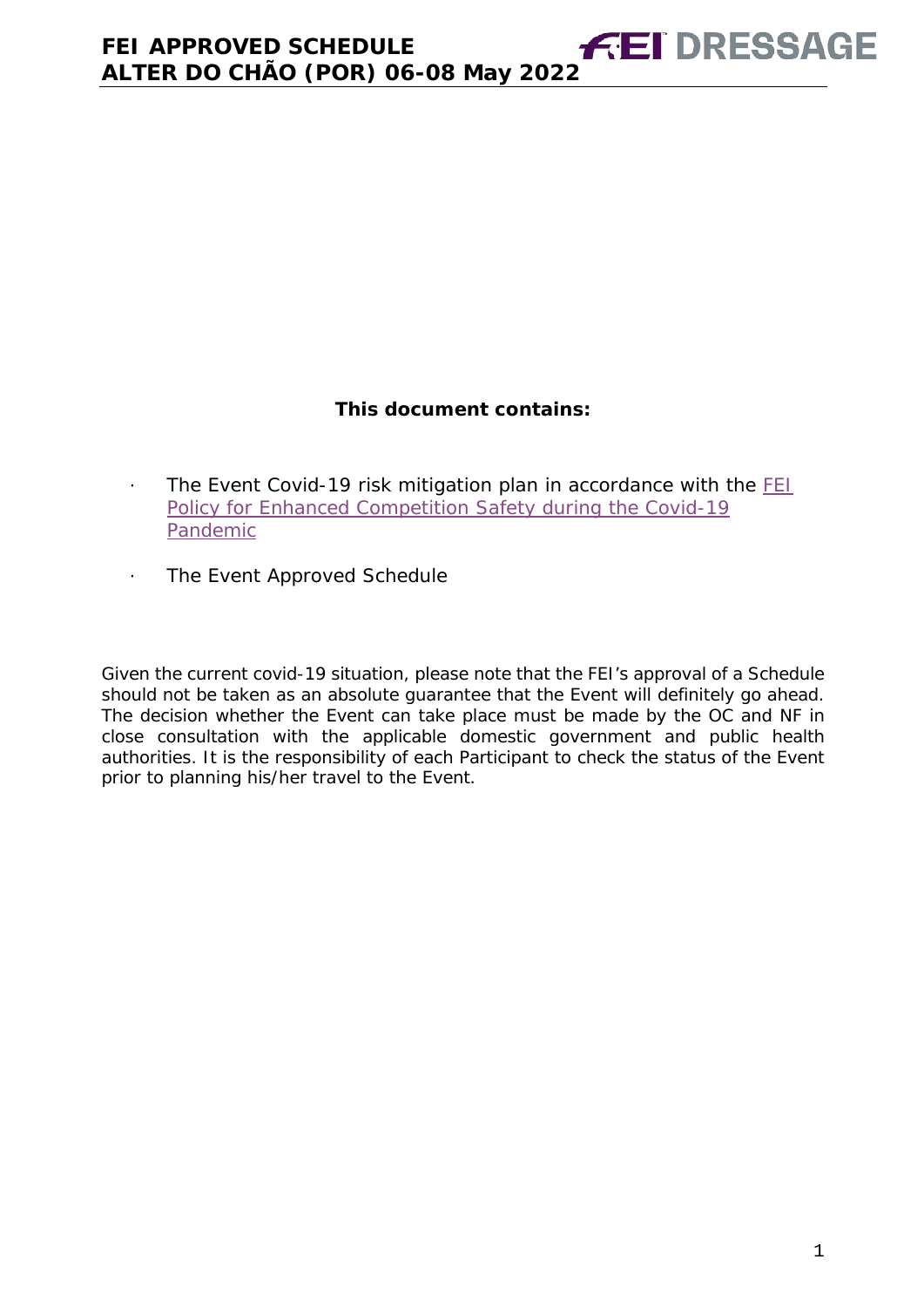Do not make any physical contact, please call the wealth public services to +351 808 24 24 24.

If you need to use the isolation room, please call the show office in advance. Don't just show up.

Collaborate with the Portuguese wealth authorities and help them to find people you have been in contact with.

If you have any questions, you can call the Portuguese COVID-19 hotline **+351 808**  24 24 24 or visit <https://www.sns24.gov.pt/servicos/> for more information.

#### **What our organizing committee will do to keep you safe:**

There is a doctor available at the show ground. If you feel any symptoms of Covid-19 please don't contact the doctor in person but call the doctor on the phone or the hotline. Remember to isolate yourself.

There is an isolation room available at the show ground. Always call the show office in advance.

At the show ground there at multiplies sanitizer stations all around. Please use these frequently, and every time you touch any surfaces.

We have put posters around the show ground with all guidelines to keep clean and safe. Please read these and stay informed.

There will be cleaned and disinfected every day after the show

If you feel unsafe there are 'drop in' testing centers close to the show ground. Please ask in the show office if you have any questions about the testing center and let us help you find the center closest to you.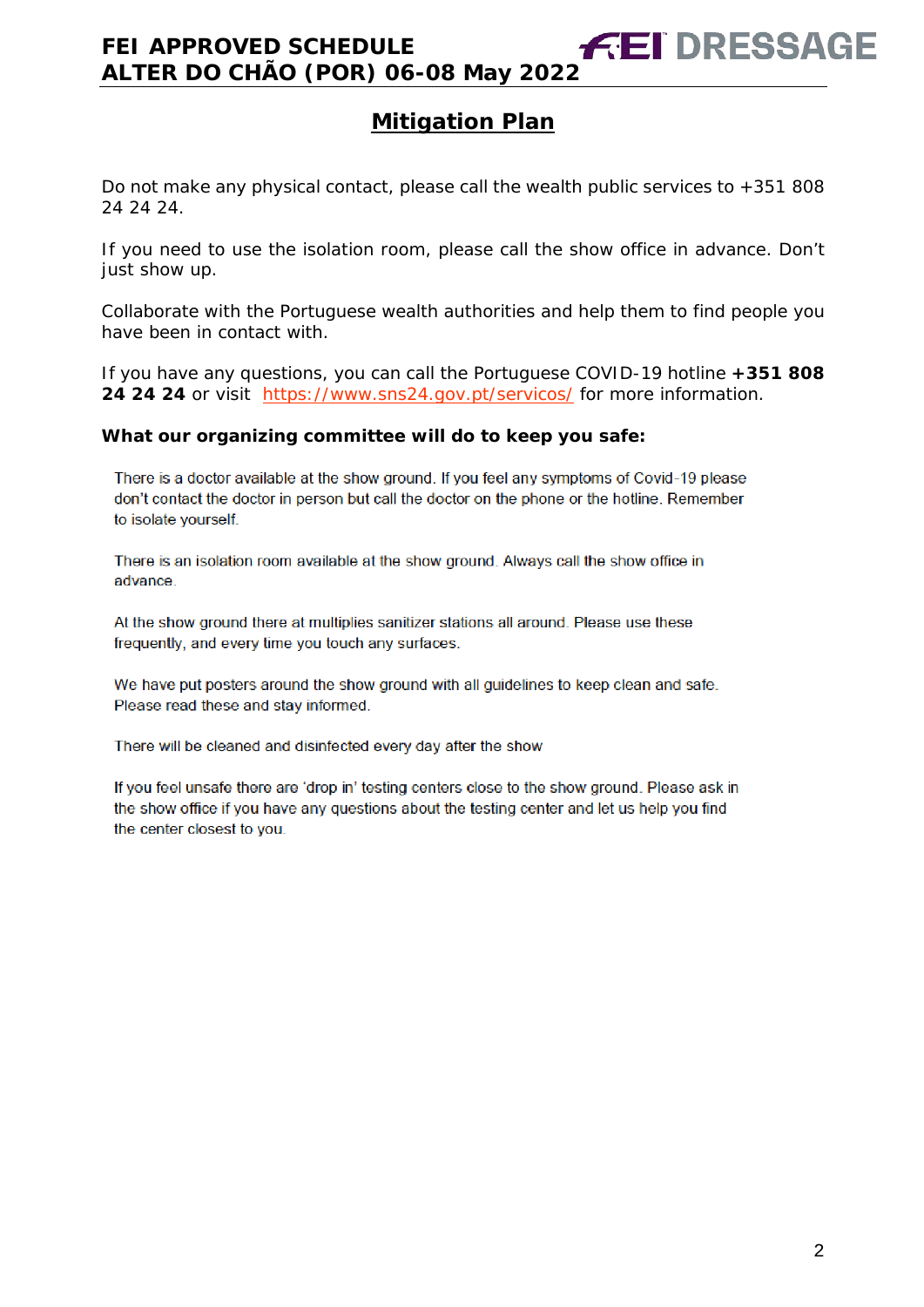# Protect yourself and others from the spread **COVID-19**

You can reduce your chances of being infected or spreading COVID-19 by taking some

simple precautions:

- Regularly and thoroughly clean your hands with an alcohol-based hand rub or wash them with soap and water. Why? Washing your hands with soap and water or using alcohol-based hand rub kills viruses that may be on your hands.
- Maintain at least 1 meter (3 feet) distance between yourself and others. Why? When someone coughs, sneezes, or speaks they spray small liquid droplets from their nose or mouth which may contain virus. If you are too close, you can breathe in the droplets, including the COVID-19 virus if the person has the disease.
- Avoid going to crowded places. Why? Where people come together in crowds, you are more likely to come into close contact with someone that has COVID-19 and it is more difficult to maintain physical distance of 1 meter (3 feet).
- Avoid touching eyes, nose and mouth. Why? Hands touch many surfaces and can pick up viruses. Once contaminated, hands can transfer the virus to your eyes, nose or mouth. From there, the virus can enter your body and infect you.
- Make sure you, and the people around you, follow good respiratory hygiene. This means covering your mouth and nose with your bent elbow or tissue when you cough or sneeze. Then dispose of the used tissue immediately and wash your hands. Why? Droplets spread virus. By following good respiratory hygiene, you protect the people around you from viruses such as cold, flu and COVID-19.
- Stay home and self-isolate even with minor symptoms such as cough, headache, mild fever, until you recover. Have someone bring you supplies. If you need to leave your house, wear a mask to avoid infecting others. Why? Avoiding contact with others will protect them from possible COVID-19 and other viruses.
- If you have a fever, cough and difficulty breathing, seek medical attention, but call by telephone in advance if possible and follow the directions of your local health authority. Why? National and local authorities will have the most up to date information on the situation in your area. Calling in advance will allow your health care provider to quickly direct you to the right health facility. This will also protect you and help prevent spread of viruses and other infections.
- Keep up to date on the latest information from trusted sources, such as WHO or your local and national health authorities. Why? Local and national authorities are best placed to advise on what people in your area should be doing to protect themselves.

#### **Introduction to COVID-19 regulations**

Due to COVID-19 pandemic, it will be mandatory to read this document before your participation in our event. This is to minimize risk of infection.

The Alter CDI will fallow the government guidelines closely and inform you if anything changes.

Despite fallowing these guidelines that are to reduce to a minimum risk of infection with COVID-19 during the competition this risk is not eliminated.

Thank you for understanding the situation.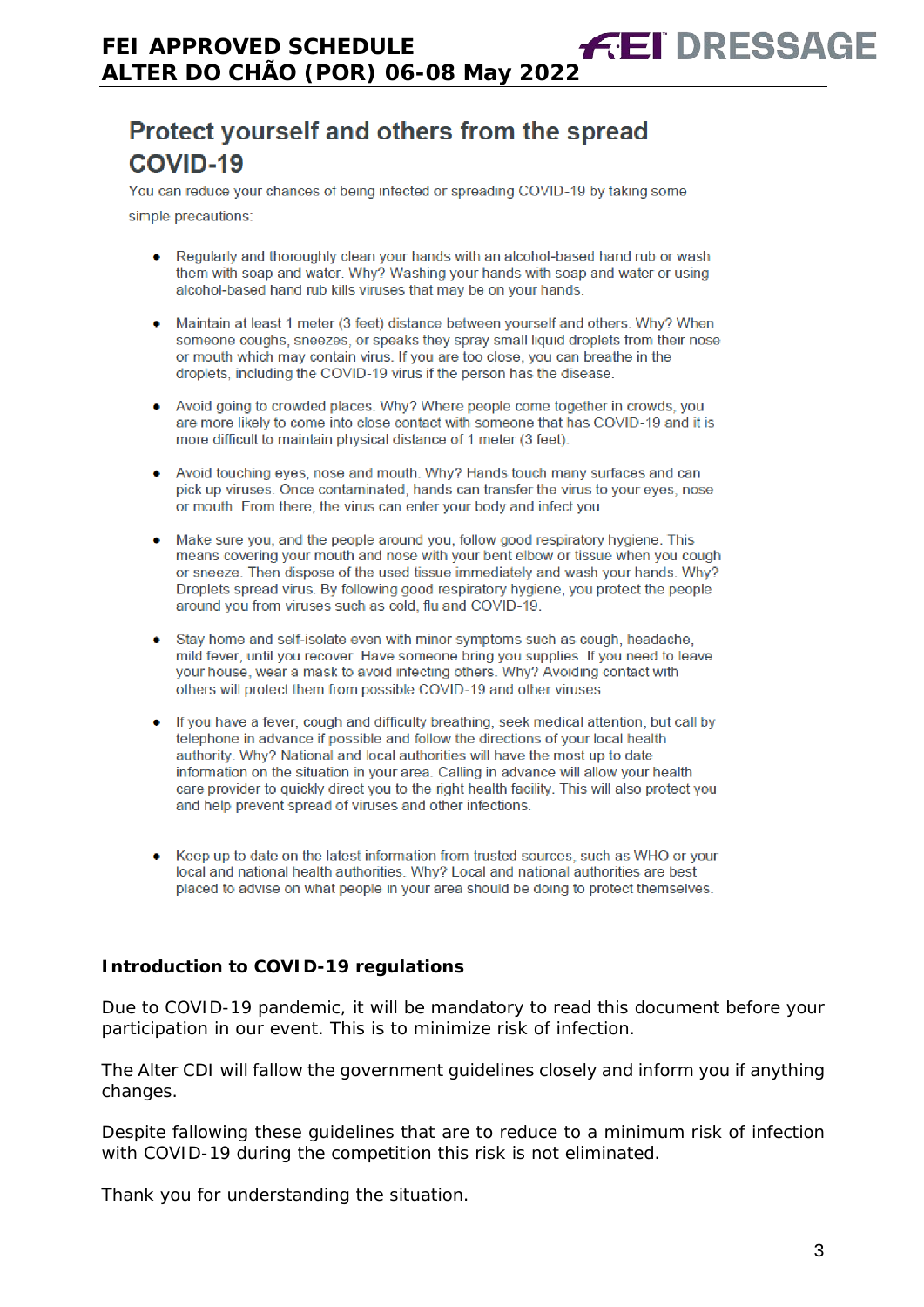#### **Introduction**

Every participant of the event is obliged to familiarize with these guidelines

All participants of the event (excluding the organizers employees) are taking part voluntarily and on their own responsibility.

All participants are required to comply with the rules of social distance of 2m and conduct in accordance with applicable law and regulation of these guidelines and other regulations in force in the venue established by the organizer.

All who decide to take part in the event (in any role) by the organizer during the pandemic are doing so at their own risk.

The organizing committee doesn't take any responsibility for infection with COVID-19 of anyone taking part in the event.

#### **Security on the showground**

Each of the participants must keep 2m distance according to the Portuguese government regulations. Use systematically hand sanitizer located at the stations; toilets area, show office, competition zone, stables and so on.

All rooms used during the event will be cleaned and disinfected after each day of the event.

If you feel any of the most common symptoms of COVID-19 like fever, dry cough, and tiredness you must isolate yourself in the isolation room, closed by to the show office, and let them know your condition.

#### **Important contacts:**

- COVID-19 hotline +351 808 24 24 24
- $\blacksquare$  Show Office +351 245 610 060
- $\blacksquare$  In case of emergency call 112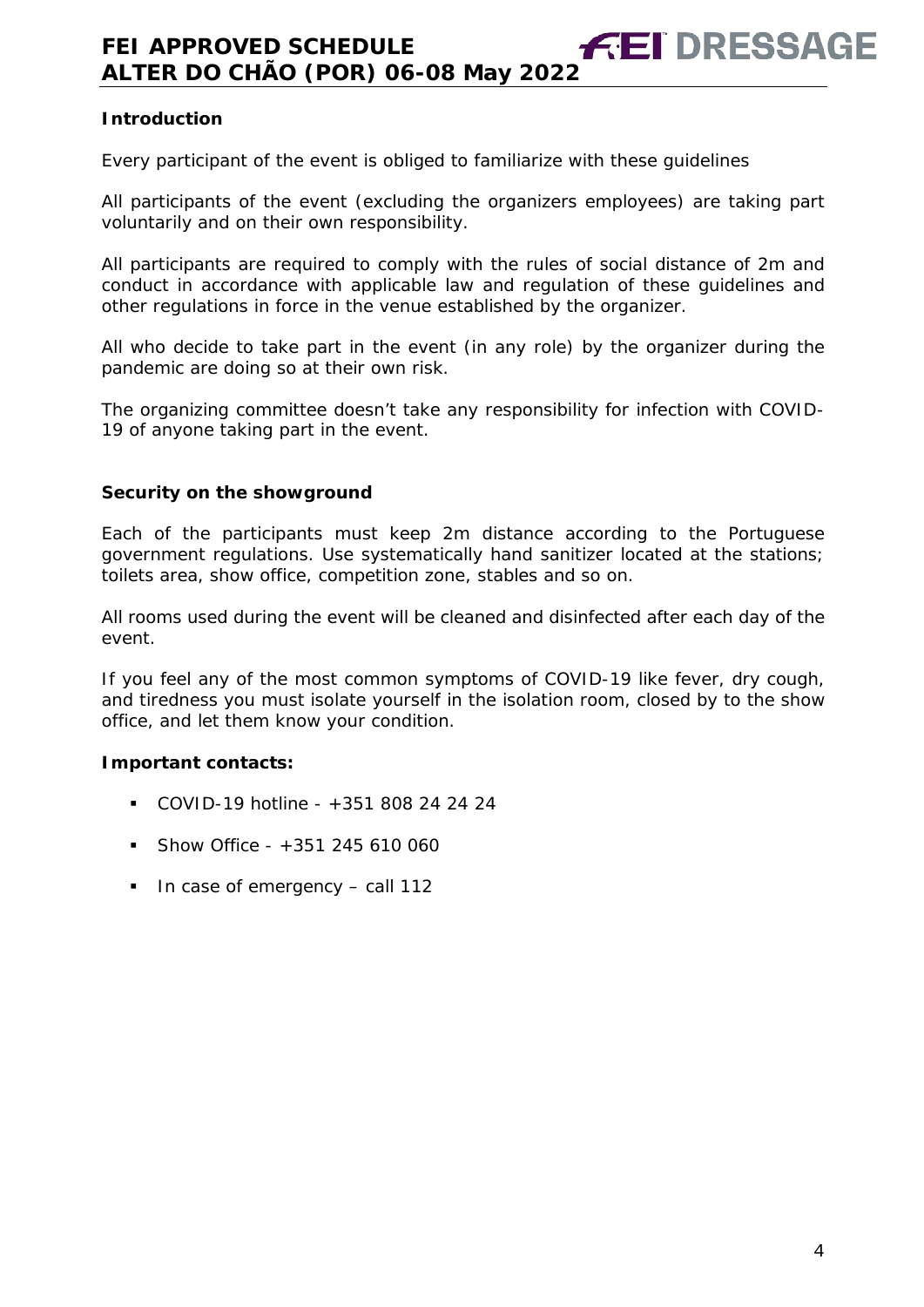

Source: WHO website: https://www.who.int/emergencies/diseases/novelcoronavirus-2019/question-and-answers-hub/q-a-detail/q-a-coronaviruses

**FEI DRESSAGE** 

#### **ATHLETES**

When you enter the show, you will get a band for yourself and more 4 persons, (according to the approved FEI schedule). It will not be possible to get more due to COVID-19.

Walking at the venue will takes place with keeping the 2m social distance rule.

Please use hand sanitizer before touching any surfaces.

*Thank you for keeping yourself and everyone safe, so we can have a fantastic and safe show at Alter Real stud.*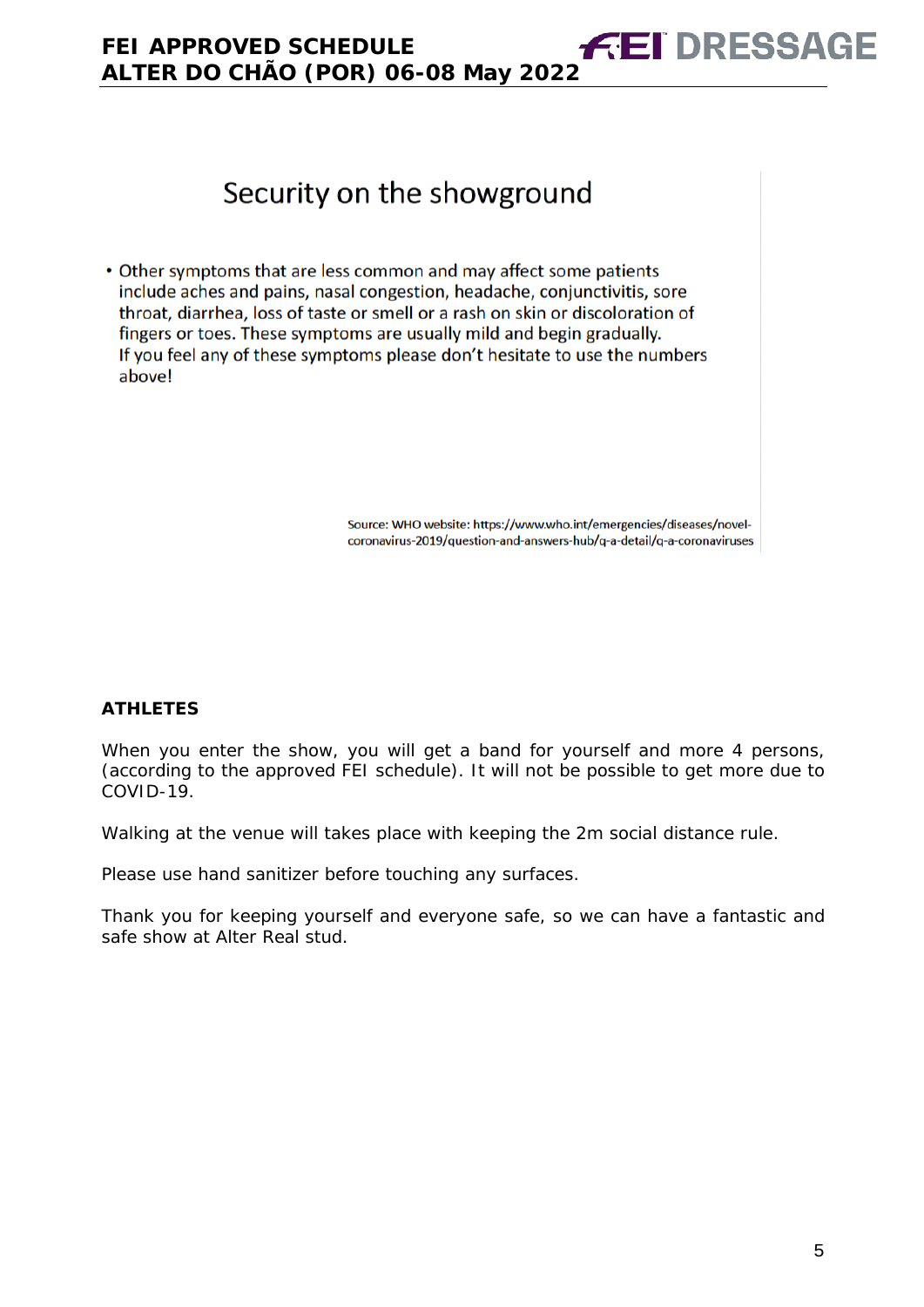

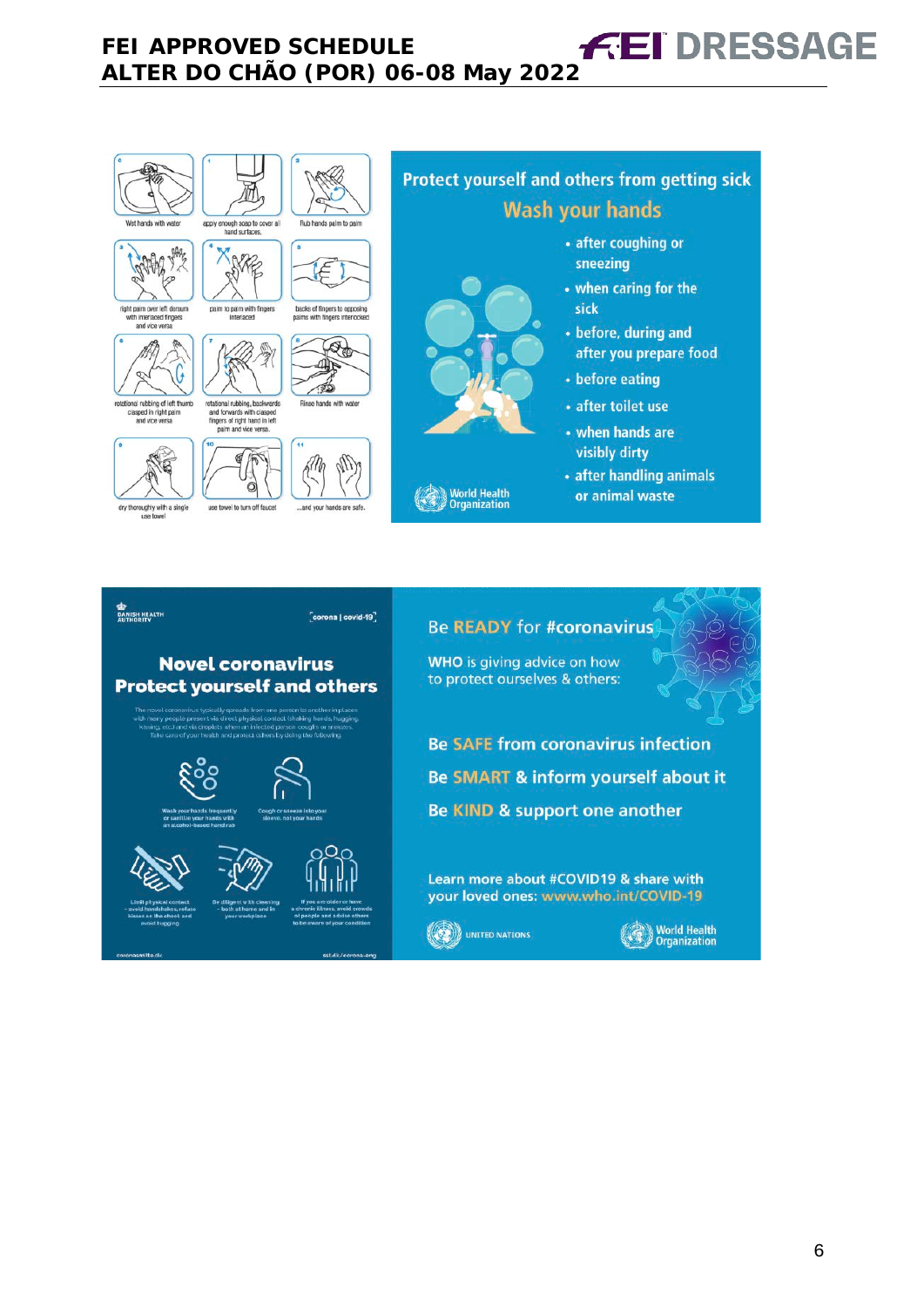# **I. DENOMINATION OF EVENT**



# <span id="page-6-0"></span>**II. GENERAL CONDITIONS**

- FEI Statutes, 24<sup>th</sup> edition, effective 17 November 2021.
- FEI General Regulations, 24<sup>th</sup> edition, 1<sup>st</sup> January 2020, updates effective 1<sup>st</sup> January 2022.
- FEI Veterinary Regulations, 14<sup>th</sup> edition, effective 1<sup>st</sup> January 2018, updates effective 1<sup>st</sup> January 2022.
- **- FEI Dressage Rules (25th edition, effective 1st January 2014, including updates 1st January 2022) and if applicable the FEI Dressage World CupTM Rules 2021/2022 and 2022/2023 and FEI Dressage Nations CupTM Rules 2022.**
- Equine Anti-Doping and Controlled Medication Regulations (EADCMR), 3rd Edition, effective 1<sup>st</sup> January 2021.
- FEI Anti-Doping Rules for Human Athletes (ADRHA), based upon the 2021 WADA Code, effective 1<sup>st</sup> January 2021.
- The FEI Policy for Enhanced Competition Safety during the Covid-19 Pandemic, effective as of 1 July 2020 and until further notice.
- Given the current Covid-19 situation, please note that the FEI's approval of a Schedule should not be taken as an absolute guarantee that the Event will definitely go ahead. The decision whether the Event can take place must be made by the OC and NF in close consultation with the applicable domestic government and public health authorities. It is the responsibility of each Participant to check the status of the Event prior to planning their travel to the Event.
- All subsequent published revisions, the provisions of which will take precedence.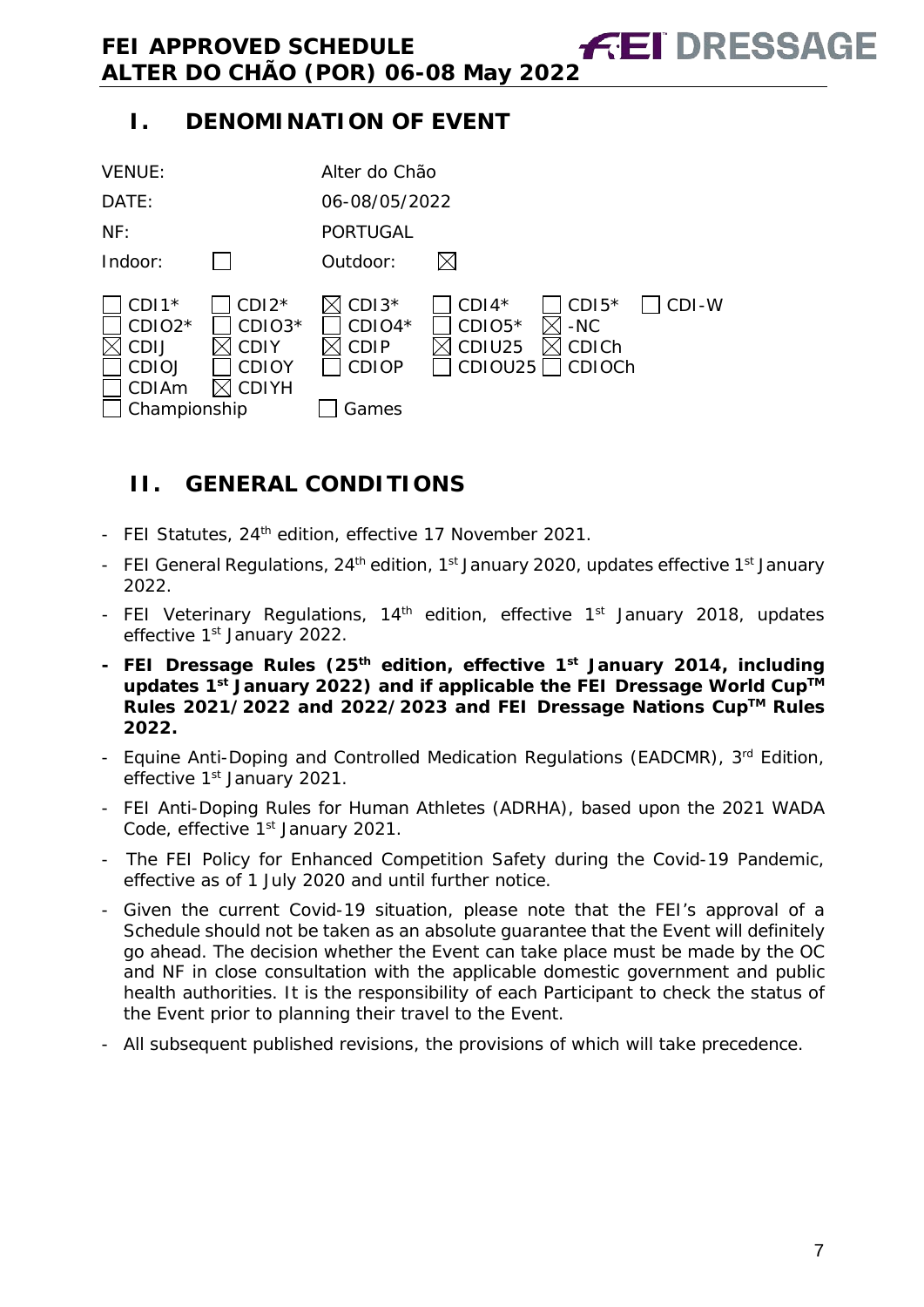Approved by the FEI, Lausanne, on 04/03/2022. <mark>Updated 16/03/2022.</mark> Updated 06/04/2022 Covid-19. Updated 26/04/2022, Updated 02/05/2022, updated 04/05/2022

 $\sqrt{5}$ 210

Bettina De Rham. FEI Dressage Director.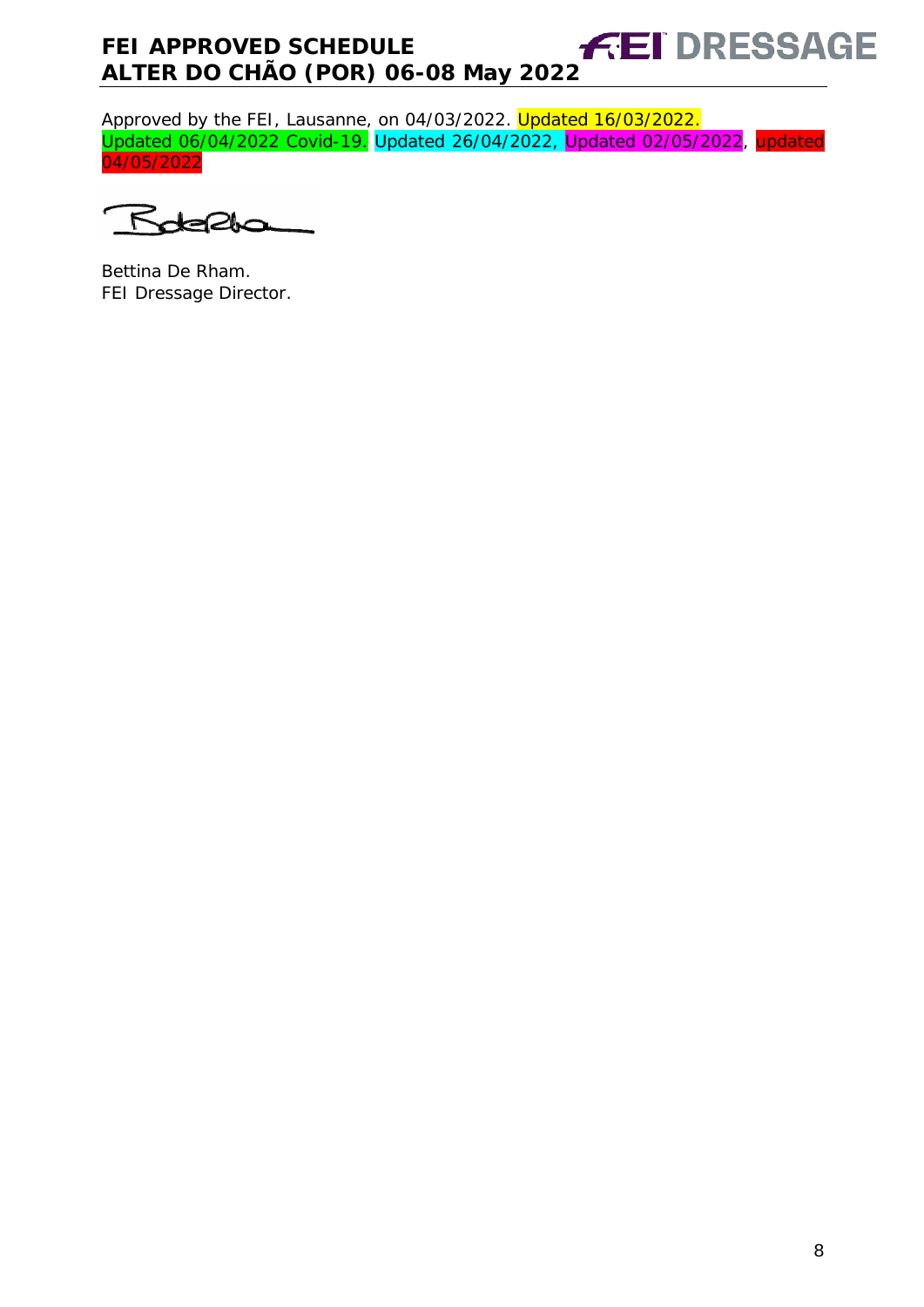# **TABLE OF CONTENTS**

**FEI DRESSAGE** 

| $\mathbf{L}$                             |                                                                                                                         |  |
|------------------------------------------|-------------------------------------------------------------------------------------------------------------------------|--|
| $\Pi$ .                                  |                                                                                                                         |  |
| III.                                     | THE FEI CODE OF CONDUCT FOR THE WELFARE OF THE                                                                          |  |
| IV.<br>1.<br>2.<br>3 <sub>1</sub>        |                                                                                                                         |  |
| $V_{\cdot}$                              |                                                                                                                         |  |
|                                          |                                                                                                                         |  |
| 1 <sub>1</sub><br>2.<br>$\overline{4}$ . | ADDITIONAL FEES/CHARGES BY ORGANISING COMMITTEE:  16<br>3.<br>DEGREE OF DIFFICULTY - FLOORPLAN GRAND PRIX FREESTYLE  17 |  |
|                                          |                                                                                                                         |  |
| IX.                                      |                                                                                                                         |  |
| X.<br>1.<br>2.                           |                                                                                                                         |  |
|                                          |                                                                                                                         |  |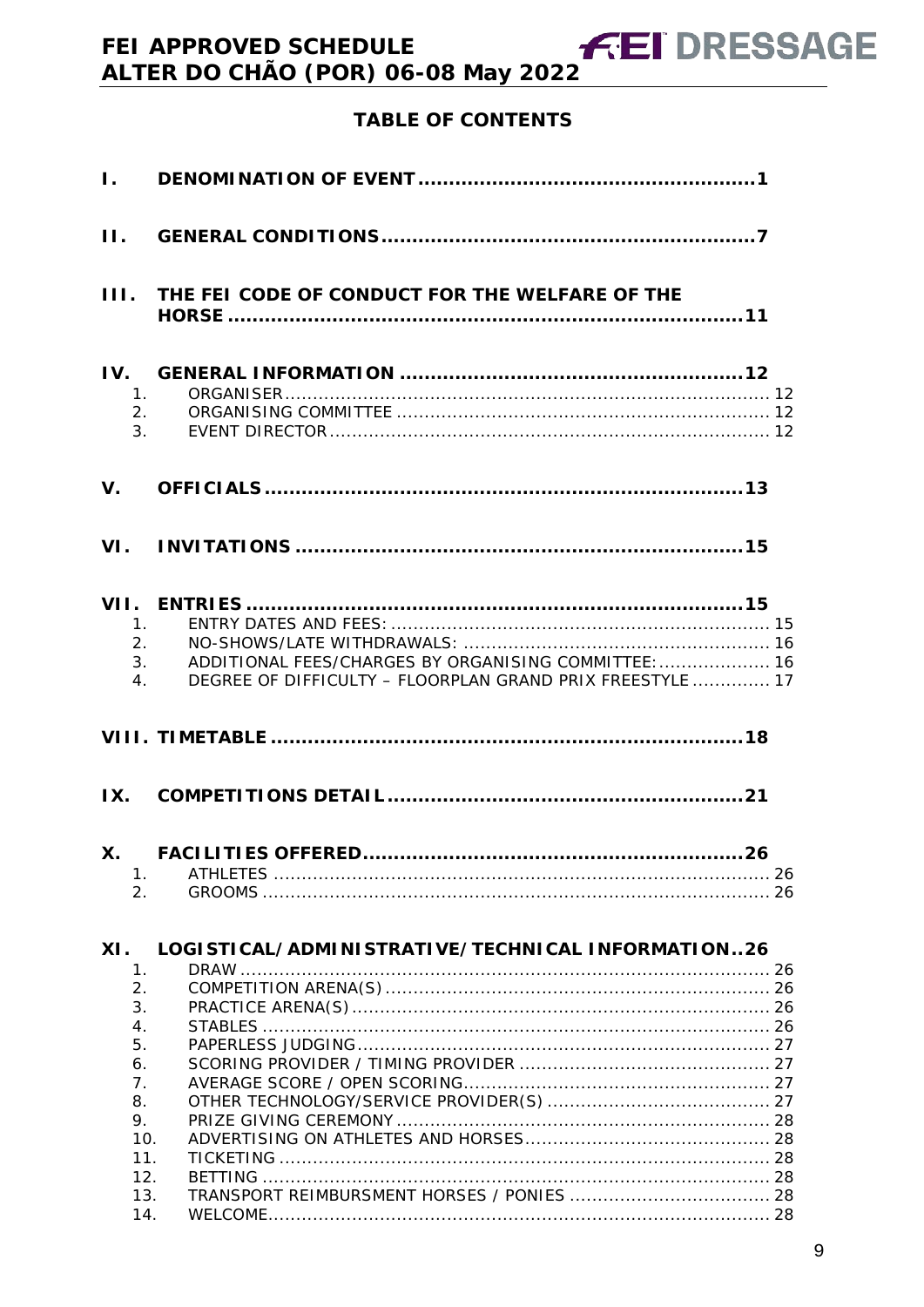| 15. LOCAL TRANSPORTATION - ARRANGEMENTS FROM HOTEL TO |  |
|-------------------------------------------------------|--|
|                                                       |  |
| 16. ENTRY RIGHT TO SHOWGROUNDS/ACCREDITED PERSONS  28 |  |
| _17.   SUSTAINABILITY ………………………………………………………………………… 29 |  |

| $\mathbf{1}$   |                                                        |  |
|----------------|--------------------------------------------------------|--|
| 2.             |                                                        |  |
| $\mathcal{E}$  |                                                        |  |
| 4.             |                                                        |  |
| 5.             |                                                        |  |
| 6.             |                                                        |  |
| $\overline{7}$ | VENUE ARRIVAL INFORMATION & FITNESS TO COMPETE  31     |  |
| 8.             | EQUINE ANTI-DOPING AND CONTROLLED MEDICATION PROGRAMME |  |
|                |                                                        |  |
|                |                                                        |  |

## **XIII. HUMAN ANTI-DOPING [............................................................33](#page-32-1)**

|                  | 1. THE FEI POLICY FOR ENHANCED COMPETITION SAFETY DURING THE |  |
|------------------|--------------------------------------------------------------|--|
|                  |                                                              |  |
|                  | $2^{2}$                                                      |  |
| 3.               |                                                              |  |
| $\overline{4}$ . |                                                              |  |
| 5.               |                                                              |  |
|                  |                                                              |  |
|                  |                                                              |  |
|                  |                                                              |  |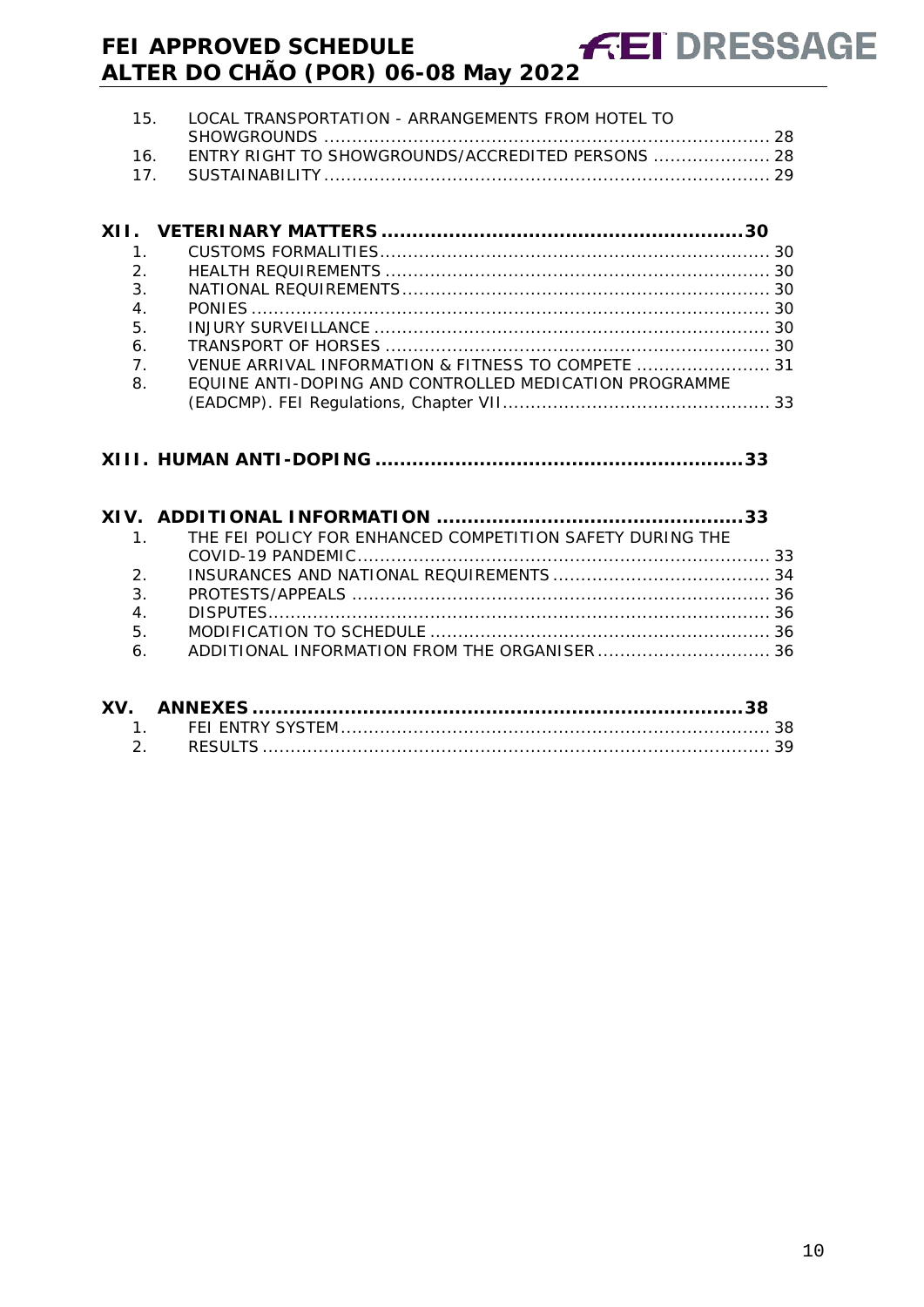# <span id="page-10-0"></span>**III. THE FEI CODE OF CONDUCT FOR THE WELFARE OF THE HORSE**

The Fédération Equestre Internationale (FEI) expects all those involved in international equestrian sport to adhere to the FEI's Code of Conduct and to acknowledge and accept that at all times the welfare of the horse must be paramount and must never be subordinated to competitive or commercial influences.

- 1. At all stages during the preparation and training of competition horses, welfare must take precedence over all other demands. This includes good horse management, training methods, farriery and tack, and transportation.
- 2. Horses and athletes must be fit, competent and in good health before they are allowed to compete. This encompasses medication use, surgical procedures that threaten welfare or safety, pregnancy in mares and the misuse of aids.
- 3. Events must not prejudice horse welfare. This involves paying careful attention to the competition areas, ground surfaces, weather conditions, stabling, site safety and fitness of the horse for onward travel after the event.
- 4. Every effort must be made to ensure that horses receive proper attention after they have competed and that they are treated humanely when their competition careers are over. This covers proper veterinary care, competition injuries, euthanasia and retirement.
- 5. The FEI urges all involved with the sport to attain the highest levels of education in their areas of expertise.

A full copy of this Code can be obtained from the Fédération Equestre Internationale, Chemin de la Joliette 8, CH-1006 Lausanne, Switzerland. Telephone: +41 21 310 47 47. The Code is available in English. The Code is also available on the FEI's website: <http://inside.fei.org/>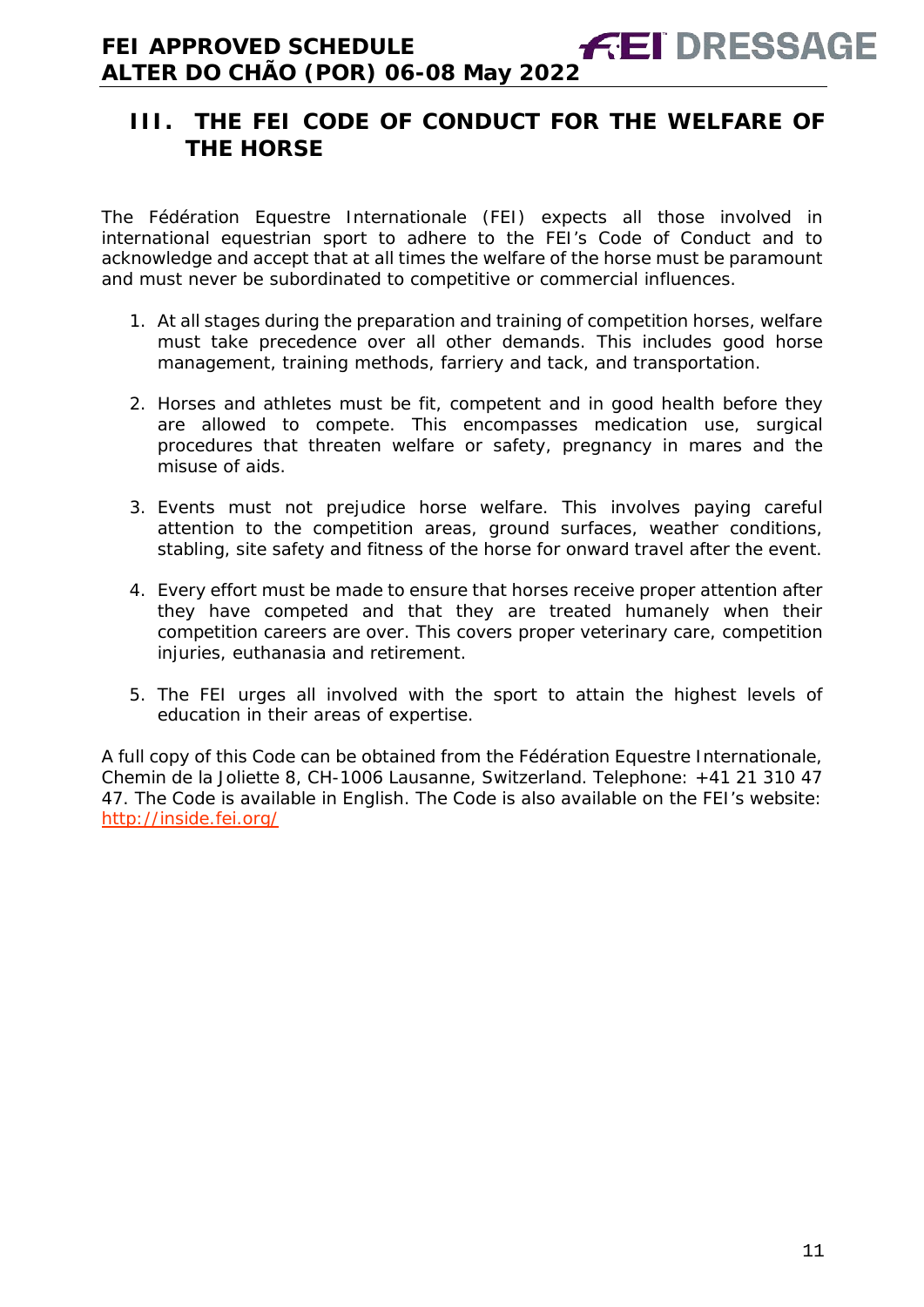# <span id="page-11-0"></span>**IV. GENERAL INFORMATION**

#### <span id="page-11-1"></span>**1.ORGANISER**

| Name:      | Companhia das Lezírias, SA/Coudelaria de Alter                    |
|------------|-------------------------------------------------------------------|
| Address:   | Coudelaria de Alter - Tapada do Arneiro 7440-052 Alter do<br>Chão |
| Telephone: | +351 245 610 060                                                  |
| Email:     | geral@alterreal.pt                                                |
| Website:   | www.alterreal.pt                                                  |

#### Contact Details Show Ground:

| Address:                                       | Coudelaria de Alter - Tapada do Arneiro 7440-052 Alter do<br>Chão                  |
|------------------------------------------------|------------------------------------------------------------------------------------|
| Telephone:                                     | +351 245 610 060                                                                   |
| <b>GPS Coordinates:</b>                        | 39° 22′ 22.95″ N 7° 68′ 70.64″ W                                                   |
|                                                | Accessibility details (directions by road, nearest airport/train station):         |
|                                                | Accessibility details (directions by road, nearest airport / train station):       |
| Nearest Airport - Lisbon International airport |                                                                                    |
| By car – from Lisbon                           |                                                                                    |
|                                                | Take the A2 direction Spain and live in Estremoz exit direction to Portalegre then |
| fallow the direction to Alter do Chão          |                                                                                    |

#### <span id="page-11-2"></span>**2.ORGANISING COMMITTEE**

Honorary President: Presidente da Companhia das Lezirias, SA President of the event: António Coelho de Sousa Show Secretary: Coudelariade Alter Press Officer: Coudelariade Alter

#### <span id="page-11-3"></span>**3.EVENT DIRECTOR**

| Name:      | Francisco Beja             |
|------------|----------------------------|
| Address:   | Coudelaria de Alter        |
| Telephone: | $+351$ 245 610 060         |
| Mobile:    | +351 61 733 111            |
| Fmail:     | franciscobeja@alterreal.pt |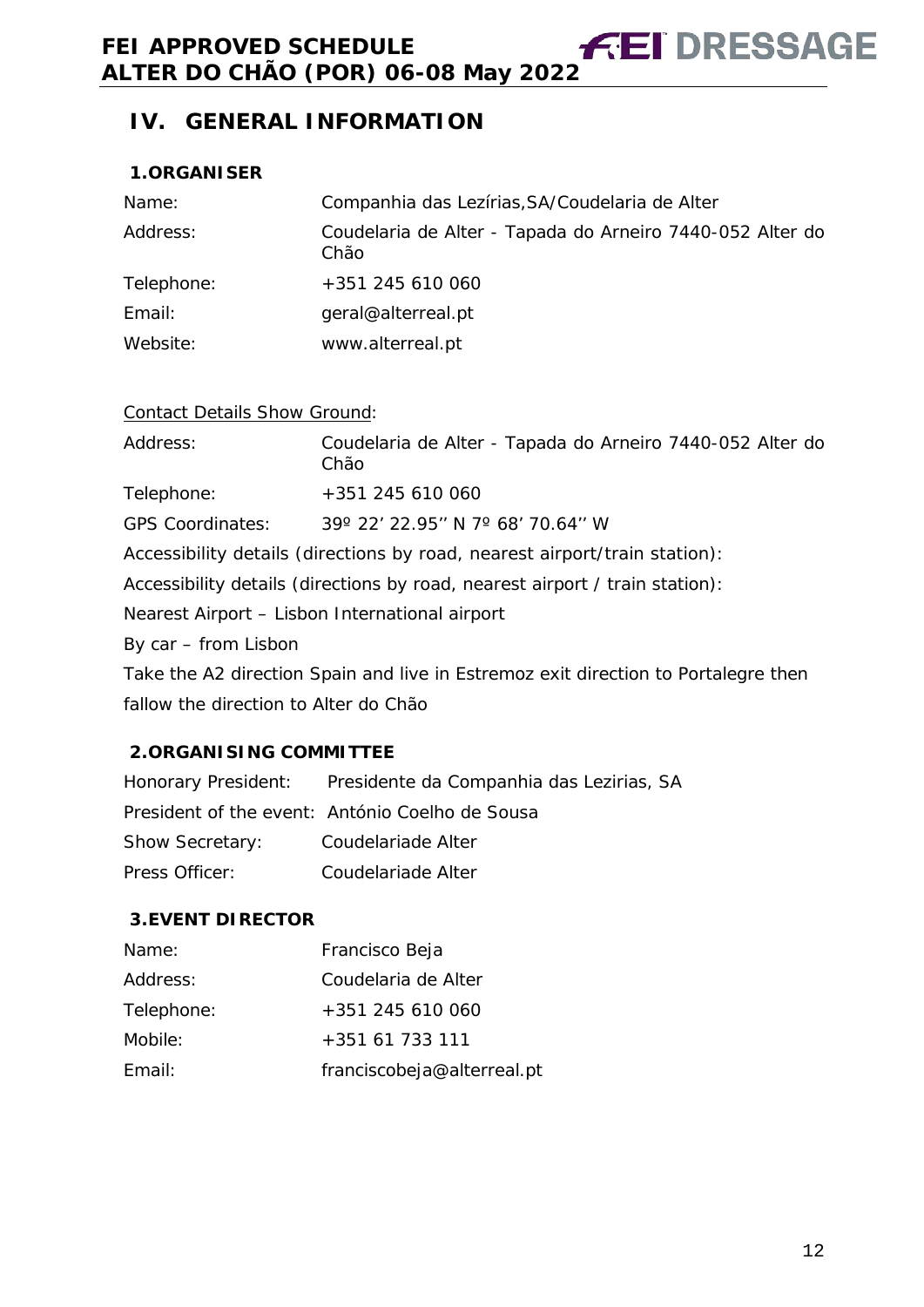# **V. OFFICIALS**

Please note that the schedule has been approved under the provision that all appointed Officials have successfully passed the on-line FEI Competency Evaluation Test.

<span id="page-12-0"></span>

| Ref.           | Panel                                                  | <b>Function</b>                                               | <b>FEI ID</b> | <b>Name</b>                      | <b>NF</b>  | Level          | <b>Contact Email</b>                           |
|----------------|--------------------------------------------------------|---------------------------------------------------------------|---------------|----------------------------------|------------|----------------|------------------------------------------------|
|                |                                                        | Ground Jury President                                         | 10052580      | Carlos Lopes                     | <b>POR</b> | $4*/YH$        | carlos@carloslucaslopes.com                    |
|                |                                                        | Ground Jury Member                                            | 10184209      | Claudia Matos                    | <b>POR</b> | $3*$           | cem@advlex.pt                                  |
|                |                                                        | <b>Ground Jury Member</b>                                     | 10049322      | <b>Andrew Gardner</b>            | <b>GBR</b> | $5*$ /YH       | <u>.r.gardner@virgin.net</u>                   |
|                |                                                        | <b>Ground Jury Member</b>                                     | 10048915      | Francisco Guerra                 | <b>ESP</b> | $5*$ AH        | duerradiazpaco@hotmail.com                     |
|                |                                                        | Ground Jury Member                                            | 10023545      | Henning Lehrmann                 | <b>GER</b> | $5*/YH$        | henning.lehrmann@bauking.de                    |
| -1             | Ground Jury                                            | <b>Ground Jury Member</b>                                     | 10087950      | <b>Clive Halsall</b>             | <b>GBR</b> | $5*/YH$        | clive.halsall@waltonfoldfarm.com               |
|                |                                                        | <b>Ground Jury Member</b>                                     | 10052064      | Juan Carlos Campos               | <b>ESP</b> | $4*$ /YH       | juancarlos.campos@dxc.com                      |
|                |                                                        | Ground Jury Member                                            | 10049296      | Mariette Sanders Van Gansewinkel | <b>NED</b> | $5*/YH$        | mariette@sangan.demon.nl                       |
|                |                                                        | <b>Ground Jury Member</b>                                     | 10024866      | <b>Jorge Pereira</b>             | <b>POR</b> | <b>NAT</b>     | pereirajorgemtm@gmail.com                      |
|                |                                                        | <b>Sround Jury Member</b>                                     | 10270089      | <b>António Vicente</b>           | POR        | <b>NAT</b>     | apavicente@gmail.com                           |
|                |                                                        | Foreign Judge                                                 | 10053125      | Hans-Christian Matthiesen        | <b>DEN</b> | $5*/YH$        | hanschristianmatthiesen@qmail.com              |
| $\overline{2}$ | Foreign Technical Delegate                             | Foreign Technical Delegate                                    |               |                                  |            |                |                                                |
| 3              | <b>Chief Steward</b>                                   | <b>Chief Steward</b>                                          | 10050871      | Luis Pedro Machado               | <b>POR</b> | 3              | lpgsmachado@sapo.pt                            |
|                | <b>Assistant Stewards</b>                              | <b>Assistant Steward</b>                                      | 10063553      | Armindo Caixinha                 | <b>POR</b> | 2              | antonio-caixinha@hotmail.com                   |
|                |                                                        | <b>Assistant Steward</b>                                      | 10159463      | Bruno Caseirão                   | <b>POR</b> | $\overline{2}$ | bruno.caseirao@gmail.com                       |
| 4              |                                                        | <b>Assistant Steward</b>                                      |               |                                  |            |                |                                                |
|                |                                                        | <b>Assistant Steward</b>                                      |               |                                  |            |                |                                                |
|                |                                                        | Veterinary Delegate                                           | 10053024      | MIRANDA Bruno                    | <b>POR</b> | 3              | brunomiranda.vet@qmail.com                     |
|                | FEI Veterinary Delegate                                | Additional Veterinary Delegate                                |               |                                  |            |                |                                                |
| 5              |                                                        | Veterinary Commission President                               |               |                                  |            |                |                                                |
|                | FEI Veterinary Commission                              | Foreign Veterinary Delegate                                   |               |                                  |            |                |                                                |
|                |                                                        | Veterinary Commission Member                                  |               |                                  |            |                |                                                |
|                |                                                        | Veterinary Services Manager                                   | 10087303      | MIRANDA VEIGA Jose               | <b>POR</b> |                | mirandaveigavet@gmail.com<br>+ 351 918 961 772 |
| 6              | Veterinary Services Manager<br>/ Treating Veterinarian | Permitted Treating Veterinarian<br>(one for every 200 horses) | 10087303      | MIRANDA VEIGA Jose               | <b>POR</b> |                | mirandaveigavet@gmail.com<br>+ 351 918 961 772 |
|                |                                                        | Permitted Treating Veterinarian<br>(one for every 200 horses) |               |                                  |            |                |                                                |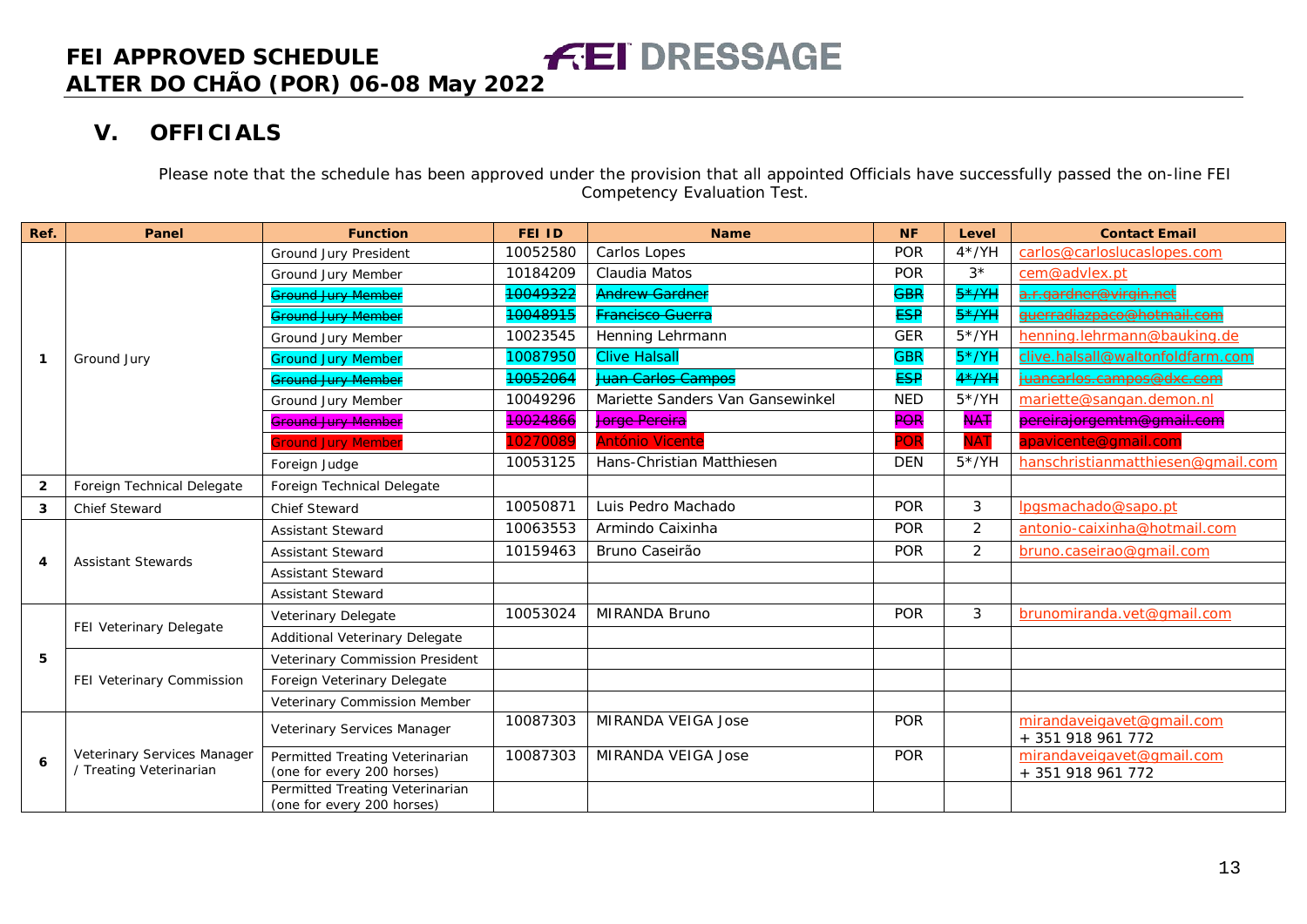| Doctor/Medical Service | Doctor/Medical Service      | Bombeiros Voluntários de Alter do<br>Chão |  | +351 245 612 314 |
|------------------------|-----------------------------|-------------------------------------------|--|------------------|
| Farrier                | Farrier                     | Pedro Rodrigues                           |  | +351 968 170 050 |
| NF Delegate            | NF Delegate (if applicable) |                                           |  |                  |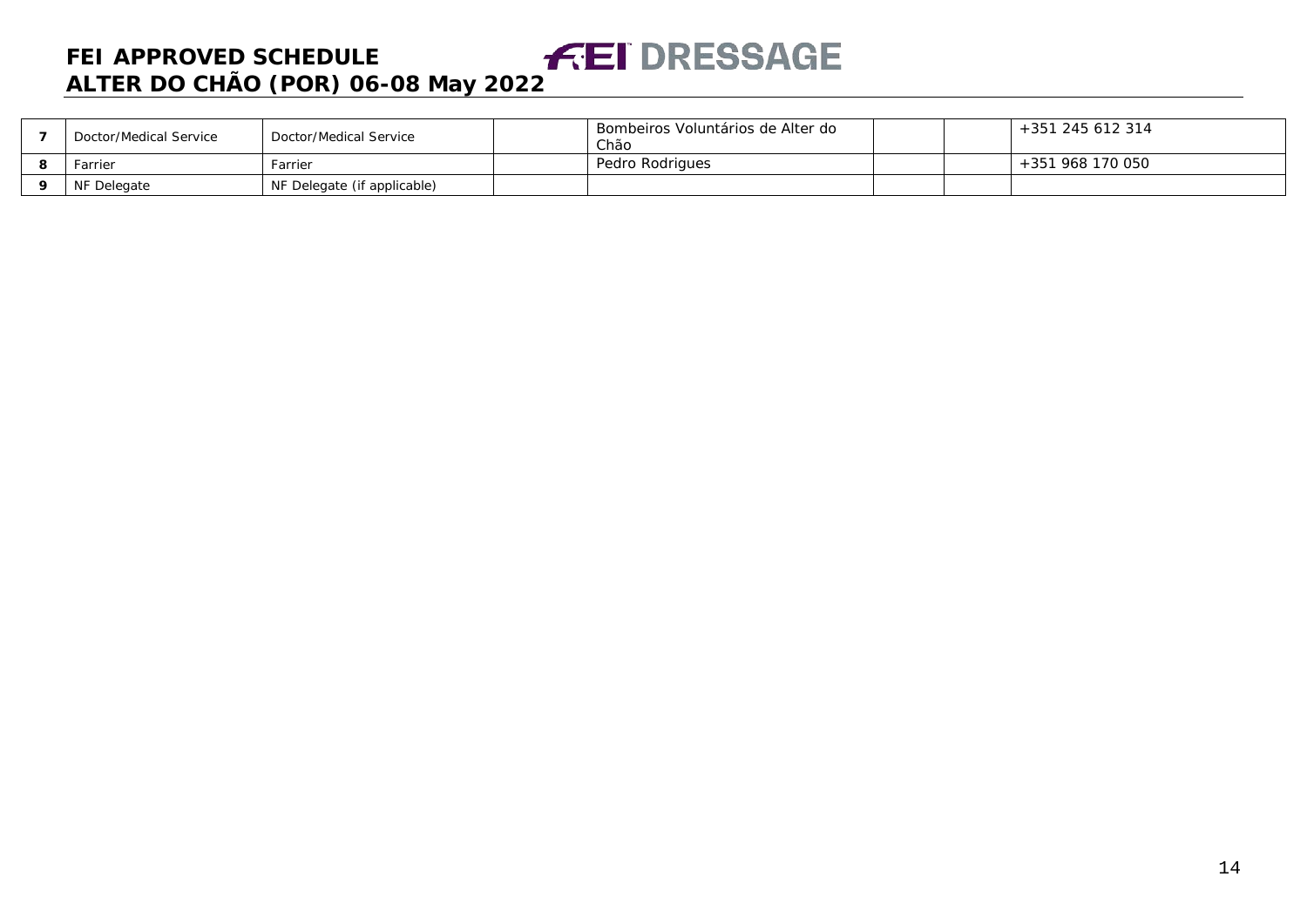# <span id="page-14-0"></span>**VI. INVITATIONS**

| Number of NFs invited:        | All   |
|-------------------------------|-------|
| State which NFs are invited:  | N/A   |
| Reserve NFs:                  | N/A   |
| Total Number of athletes:     | 60    |
| Number of home athletes:      | 30    |
| Number of athletes per NF:    | MAX 8 |
| Number of horses per athlete: | MAX 3 |
|                               |       |

Athletes are invited by the Organiser through their NF.

One (1) groom per athlete.

The OC reserves the right to invite athletes (through their respective NF) in the limit of available entries and to limit the entries in order to judge 40 horses per day and per judge.

The OC reserves the right to increase or reduce the number of riders by NF and/or horses by rider in the case where nominative entries would be deficient or too numerous or according to the definitive entries. Any such changes will be immediately notified to all competitors, officials, NFs and FEI. Organiser to include additional details if necessary

# <span id="page-14-1"></span>**VII. ENTRIES**

- You must use the FEI Entry System for all categories of this Event: [https://entry.fei.org/index.php?page=PFO\\_Entries\\_NF\\_EventSearch](https://entry.fei.org/index.php?page=PFO_Entries_NF_EventSearch)
- You will find additional documentation on: <https://inside.fei.org/fei/your-role/it-services/it-platforms/fei-entry-system>
- All Athletes and Horses participating in any International Competition must be registered with the FEI.
- Athletes and/or Horses present at the Event without having been entered through the FEI's Online Entry System will automatically be disqualified unless compelling circumstances warrant otherwise.

#### <span id="page-14-2"></span>**1.ENTRY DATES AND FEES:**

#### **Deadlines for entries**

Definite Entries: 02/05/2022

|  | Last date for substitutions: | 04/05/2022 |
|--|------------------------------|------------|
|--|------------------------------|------------|

Entries have to be in accordance with the FEI Dressage Rules, Art. 423 and the FEI General Regulations, Art. 116.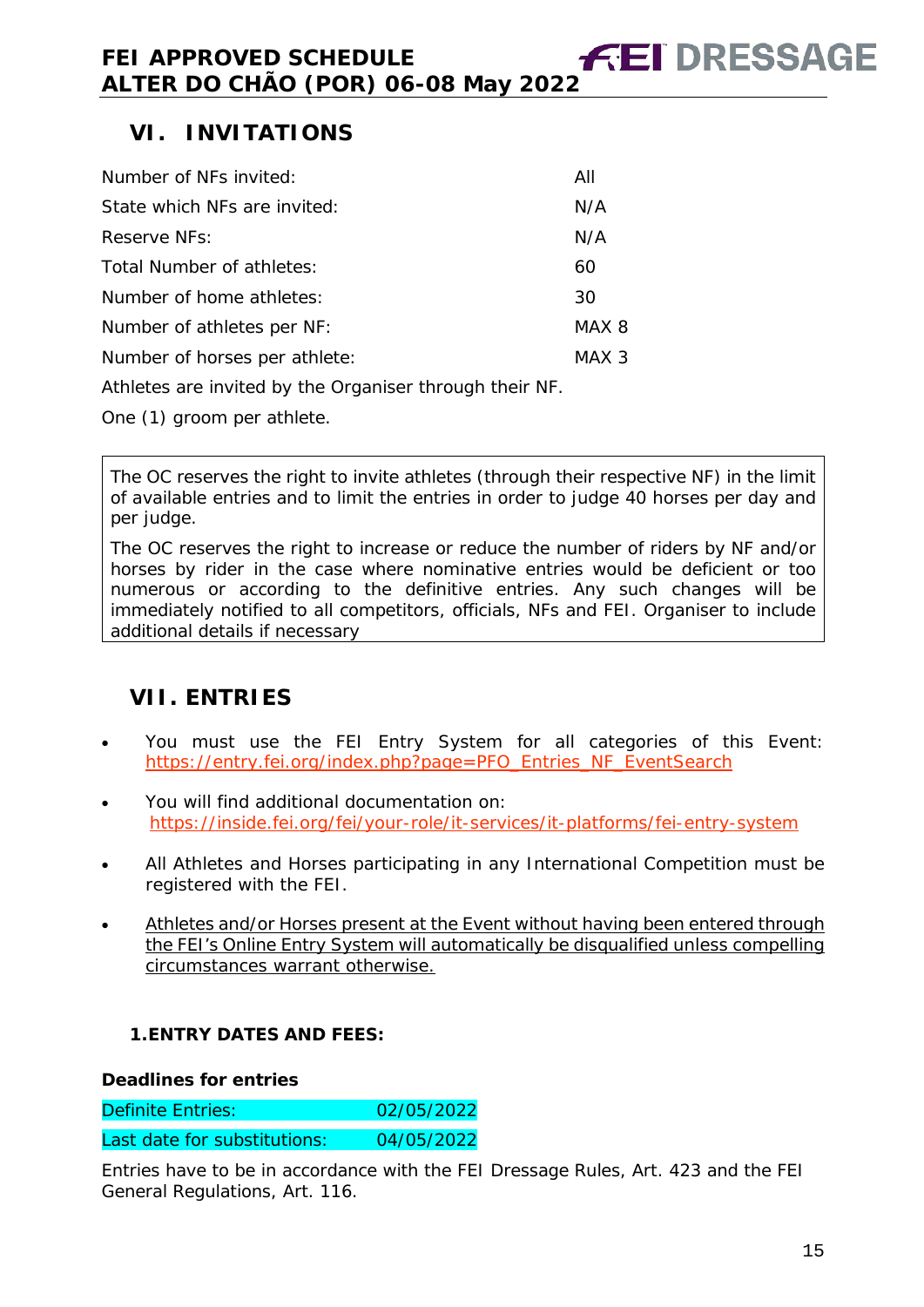| Entry fee per horse:             |                              |
|----------------------------------|------------------------------|
| CDICh/CDIP                       | $\in$ 375 (VAT not included) |
| CDIJ/CDIY/CDIYH                  | $\in$ 400 (VAT not included) |
| CDIU25 CDI $3*$                  | $\in$ 425 (VAT not Included) |
| Stabling fee per horse (if any): | $.$ /.                       |
| Starting fee per horse (if any): | $\Lambda$ .                  |
| <b>VAT:</b>                      | 23%                          |
| Total fee per horse:             |                              |
| CDICh/CDIP                       | € 461,25                     |
| CDIJ/CDIY/CDIYH                  | € 492,00                     |
| CDIU25/CDI3*                     | € 522,75                     |

Entries fees have to be paid until the definite entries date: 26/04/2022 by bank transfer to: IGCP, EPE

IBAN: PT500781 0112 01120014305 05 Swift: IGCPPTPL Account holder name: IGCP, EPE.

The evidence of payment shall be sent to this email: [geral@alterreal.pt](mailto:geral@alterreal.pt)

#### <span id="page-15-0"></span>**2.NO-SHOWS/LATE WITHDRAWALS:**

**NB:** In the case of withdrawals after the date of definite entries or no-shows the athlete or the respective NF will be held liable to reimburse the Organiser for the actual financial loss incurred by the Organiser (i.e., stabling and hotel expenses) as a result of the late withdrawal or no-show.

Amount charged: Amount charged: 375€ + 23% VAT

#### <span id="page-15-1"></span>**3.ADDITIONAL FEES/CHARGES BY ORGANISING COMMITTEE:**

All other fees must be listed hereunder with the details of the amounts to be charged and approved by the FEI. Only fees approved by the FEI and listed in the approved Schedule can be charged by the Organiser.

EADCMP Fee:

Included in compulsory entry fee  $\Box$  Not included in compulsory entry fee  $\boxtimes$ 

Lower-Level Events (CIMs) CHF 18 per horse per event (For definition of CIMs see Appendix E of the FEI General Regulations) Higher-Level Events CHF 25 per horse per event (All other events not defined as CIM)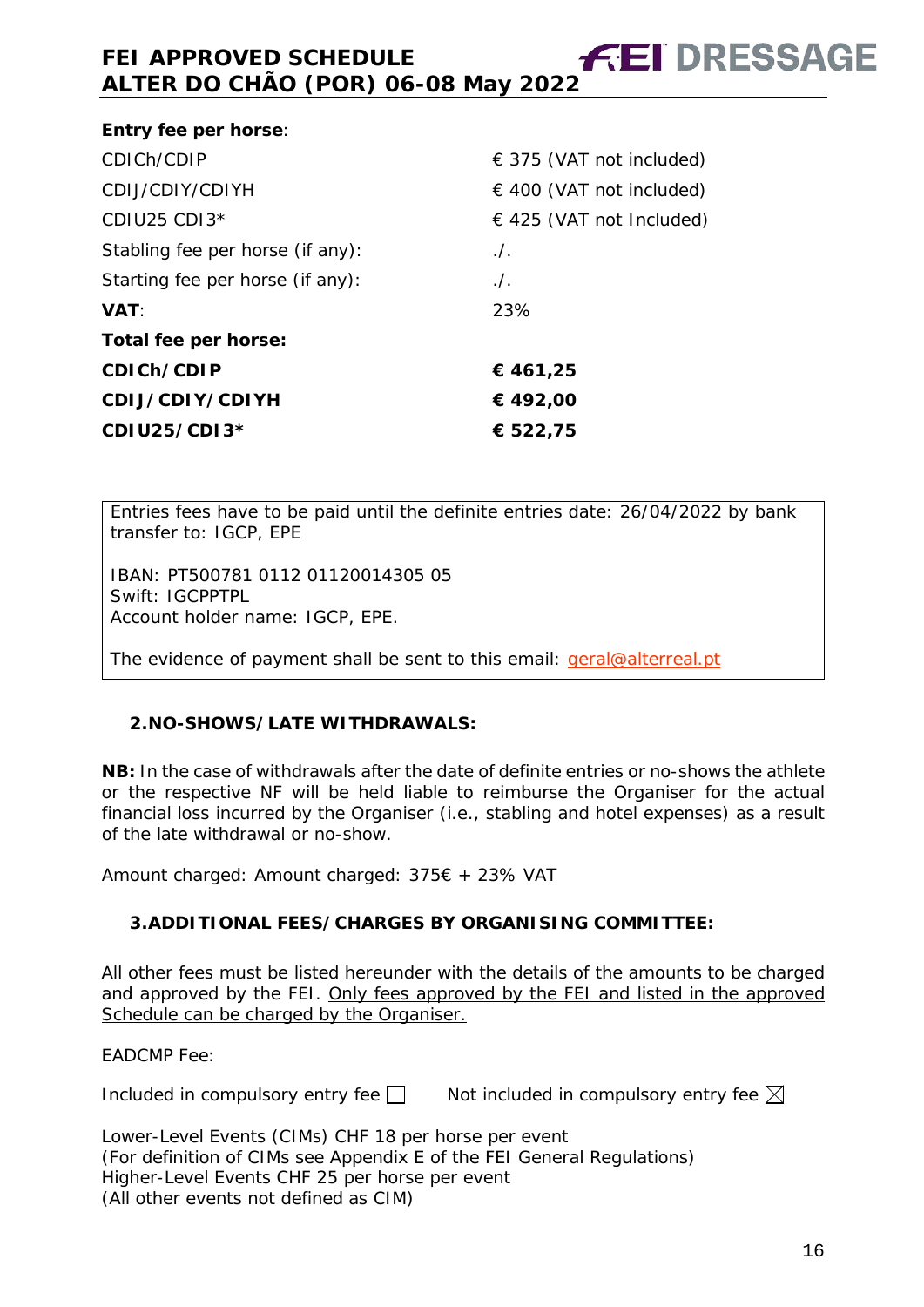Electricity (upon request):  $50 \in (A$ thletes have to opt out if not needed) Manure disposal: 25€ Hay:  $12€$ Straw: 10€ Shavings: 15€ Tack Box\* 100€<br>Golden Grass 30€ Golden Grass

#### **All aforementioned amounts are not including VAT**

Non-competing horses (limited) to book only through the OC: 250€+23%VAT Extra required tack box (limited) to book only through the OC: 150€+23%VAT Health certificate: 40 € + 23%VAT Custom document:  $40 \text{ } \in$  per truck + 23%VAT Costs for using Credit Card: 5% of the total account Additional night (\*): 30 € per night + 23%VAT (\*) Opening of the stables Thursday 05/04/2022 at 15:00 Possibility to book additional nights – only through the OC by mail to: [geral@alterreal.pt](mailto:geral@alterreal.pt)

#### **All aforementioned amounts are including VAT**

VAT Number of the Organiser: 500068054

\* Tack boxes are limited and have to be ordered in advance. They will be made available on a first come first serve basis.

#### <span id="page-16-0"></span>**4. DEGREE OF DIFFICULTY – FLOORPLAN GRAND PRIX FREESTYLE**

 $\Box$  DoD will be used.  $\boxtimes$  DoD will not be used.  $\Box$  Not Applicable.

Athletes are required to login using their own credentials on to [http://dressagefreestyle.fei.org](http://dressagefreestyle.fei.org/) to create or assign their Grand Prix Freestyle floorplan at the latest 2 hours prior to:

 $\Box$  the horse inspection.

□ the draw of the Grand Prix (CDIs/CDIOs) / Short Grand Prix (CDI-Ws).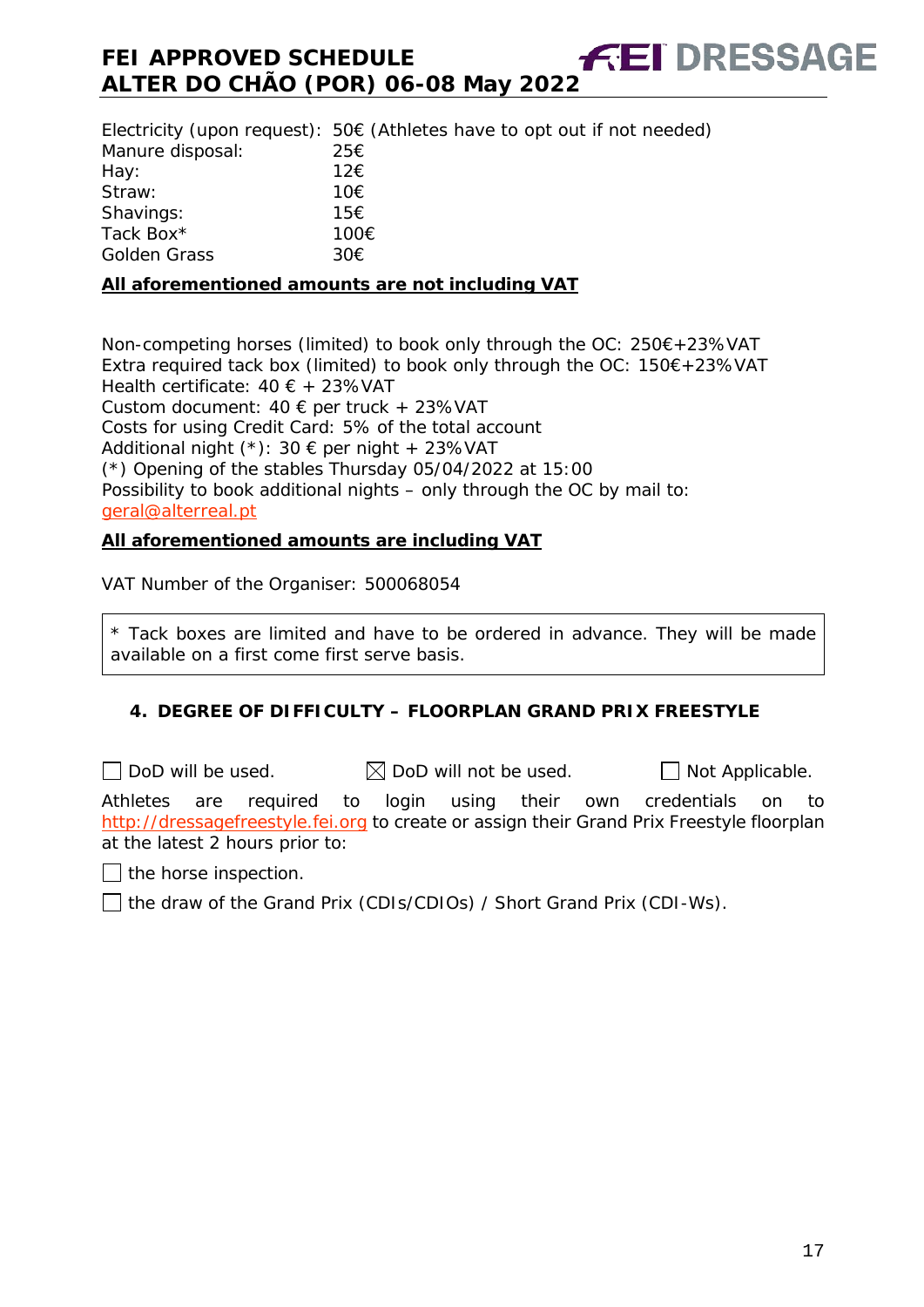# <span id="page-17-0"></span>**VIII. TIMETABLE**

#### **Competitions must not start before 08:00 and must not finish after 23:00 unless prior approval is granted by the FEI.**

**The current edition of Dressage Tests at the date of the show will be used and all tests must be ridden from memory.** <https://inside.fei.org/fei/your-role/organisers/dressage/tests>

|                           | Day                                                        | Date       | <b>Time</b>                             |
|---------------------------|------------------------------------------------------------|------------|-----------------------------------------|
| • Opening of stables      | Thursday                                                   | 05/05/2022 | 15:00                                   |
| • Horse Inspection        | Friday                                                     | 06/05/2022 | 15:00                                   |
| Familiarization           | Friday                                                     | 06/05/2022 | 09:00 to 14:00<br>and 16:00 to<br>19:00 |
| • Declaration of Starters | Not later than one (1) hour after the horse<br>inspection. |            |                                         |
| $\bullet$ Draw:           | Friday                                                     | 06/05/2022 | 16:00                                   |

| <b>Competitions CDIP:</b>      | Day      | <b>Date</b> | Time       | <b>Prize Money</b> |
|--------------------------------|----------|-------------|------------|--------------------|
| Competition 4 Pony Riders Team | Saturday | 07/05/2022  | Not before | N/A                |
|                                |          |             | 8:00       |                    |
| Competition 15 Pony Riders     | Sunday   | 08/05/2022  | Not before | N/A                |
| Individual                     |          |             | 08:00      |                    |
| <b>Total Prize Money</b>       |          |             |            |                    |
| <b>Prizes in Kind</b>          |          |             |            |                    |

| <b>Competitions CDICh:</b>         | Dav      | Date       | Time       | <b>Prize Money</b> |
|------------------------------------|----------|------------|------------|--------------------|
| <b>Competition 5 Children Team</b> | Saturday | 07/05/2022 | Not before | N/A                |
|                                    |          |            | 8:00       |                    |
| Competition 16 Children Individual | Sunday   | 08/05/2022 | Not before | N/A                |
|                                    |          |            | 08:00      |                    |
| <b>Total Prize Money</b>           |          |            |            | N/A                |
| <b>Prizes in Kind</b>              |          |            |            | Trophies/rosettes  |

| <b>Competitions CDIJ:</b>         | Dav      | Date       | Time       | <b>Prize Money</b> |
|-----------------------------------|----------|------------|------------|--------------------|
| Competition 6 Juniors Team        | Saturday | 07/05/2022 | Not before | N/A                |
|                                   |          |            | 8:00       |                    |
| Competition 17 Juniors Individual | Sunday   | 08/05/2022 | Not before | N/A                |
|                                   |          |            | 08:00      |                    |
| <b>Total Prize Money</b>          |          |            |            | N/A                |
| <b>Prizes in Kind</b>             |          |            |            | Trophies/rosettes  |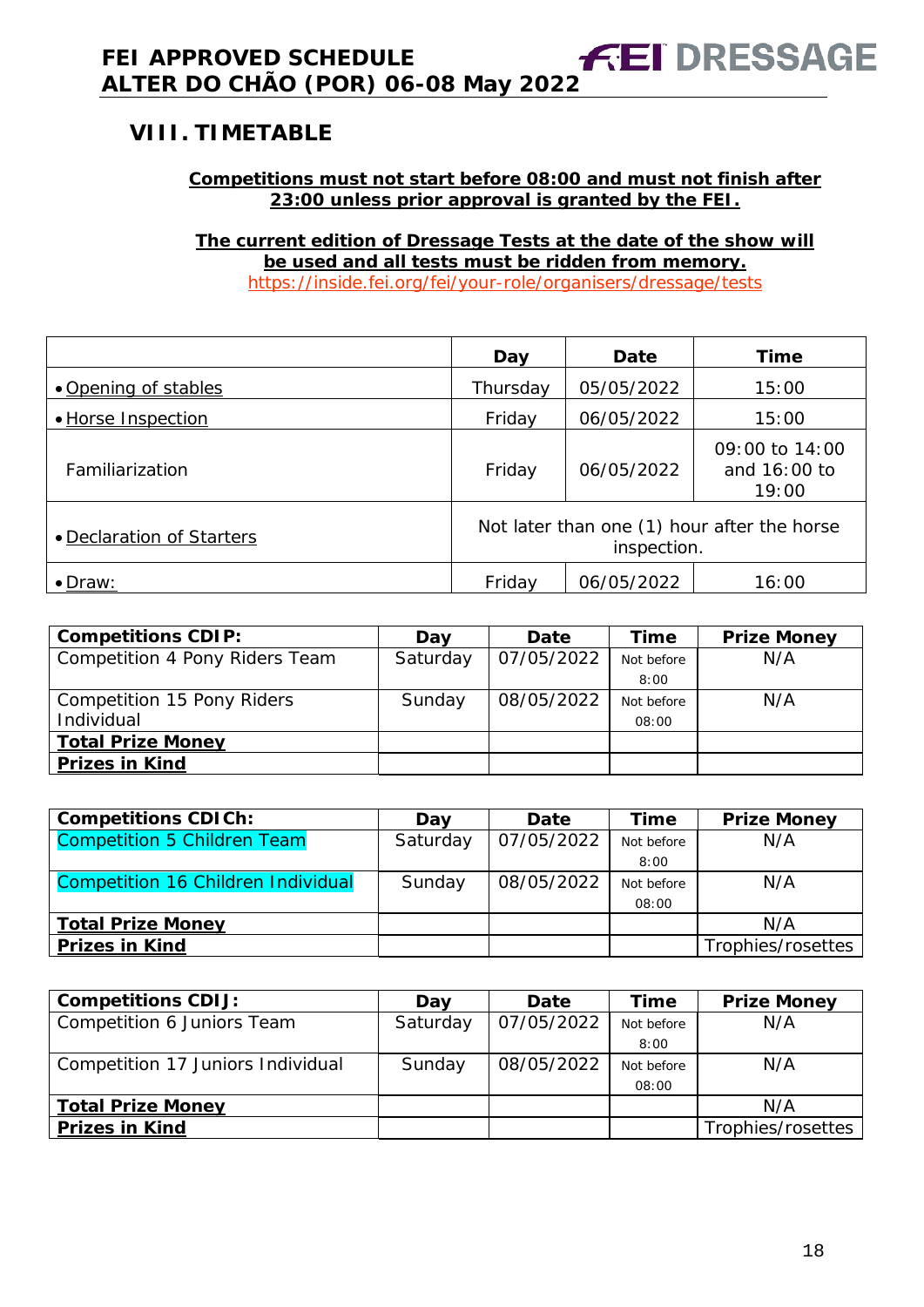| <b>Competitions CDIY:</b>       | Dav      | Date       | Time       | <b>Prize Money</b> |
|---------------------------------|----------|------------|------------|--------------------|
| Competition 7 Young Riders Team | Saturday | 07/05/2022 | Not before | N/A                |
|                                 |          |            | 8:00       |                    |
| Competition 18 Young Riders     | Sunday   | 08/05/2022 | Not before | 500€               |
| Individual                      |          |            | 08:00      |                    |
| <b>Total Prize Money</b>        |          |            |            | 500€               |
| <b>Prizes in Kind</b>           |          |            |            | Trophies/rosettes  |

| <b>Competitions CDIU25:</b>     | Day      | <b>Date</b> | Time                | <b>Prize Money</b> |
|---------------------------------|----------|-------------|---------------------|--------------------|
| Competition 8 Intermediate II   | Saturday | 07/05/2022  | Not before<br>08:00 | $0 \in$            |
| Competition 19 Grand Prix 16-25 | Sunday   | 08/05/2022  | Not before<br>08:00 | 500 €              |
| <b>Total Prize Money</b>        |          |             |                     | 500€               |
| <b>Prizes in Kind</b>           |          |             |                     | Trophies/rosettes  |

| <b>Competitions CDIYH:</b>    | Day      | Date       | Time                | <b>Prize Money</b> |
|-------------------------------|----------|------------|---------------------|--------------------|
| Competition 1 5YO Preliminary | Saturday | 07/05/2022 | Not before<br>08:00 | $0 \in$            |
| Competition 12 5YO Final      | Sunday   | 08/05/2022 | Not before<br>08:00 | 500€               |
| Competition 2 6YO Preliminary | Saturday | 07/05/2022 | Not before<br>08:00 | $0 \in$            |
| Competition 13 6YO Final      | Sunday   | 08/05/2022 | Not before<br>08:00 | 500 $\epsilon$     |
| Competition 3 7YO Preliminary | Saturday | 07/05/2022 | Not before<br>08:00 | $0 \in$            |
| Competition 14 7YO Final      | Sunday   | 08/05/2022 | Not before<br>08:00 | 500€               |
| <b>Total Prize Money</b>      |          |            |                     | 1500€              |
| <b>Prizes in Kind</b>         |          |            |                     | Trophies/rosettes  |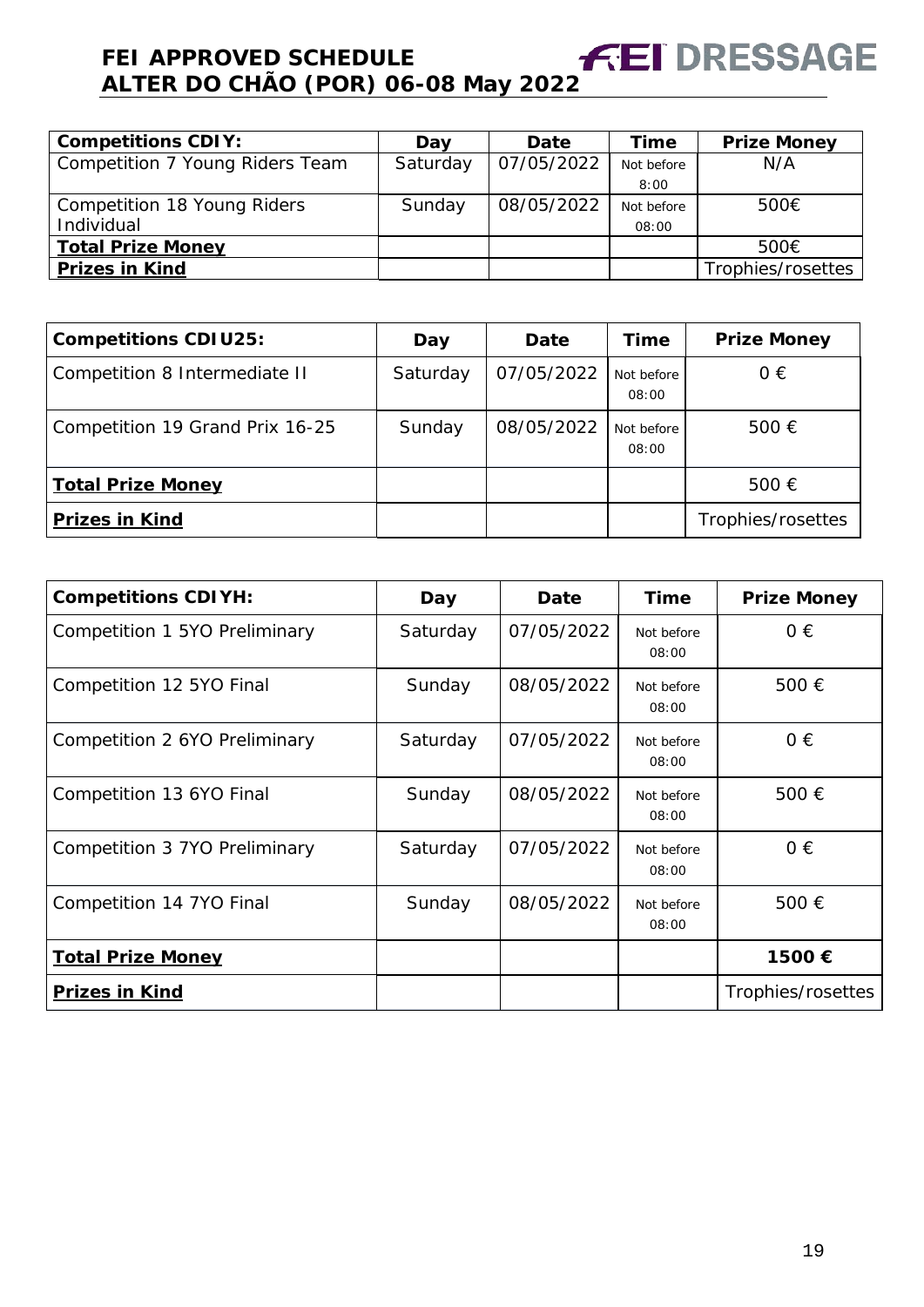| <b>Competitions CDI3*:</b>           | Day      | Date       | <b>Time</b>         | <b>Prize Money</b> |
|--------------------------------------|----------|------------|---------------------|--------------------|
| <b>Competition 9 Prix St Georges</b> | Saturday | 07/05/2022 | Not before          | $0 \in$            |
|                                      |          |            | 08:00               |                    |
| Competition 20 Intermediate I        | Sunday   | 08/05/2022 | Not before          | 500€               |
|                                      |          |            | 08:00               |                    |
| Competition 10 Intermediate A        | Saturday | 07/05/2022 | Not before          | $0 \in$            |
|                                      |          |            | 08:00               |                    |
| Competition 21 Intermediate B        | Sunday   | 08/05/2022 | Not before          | 500€               |
|                                      |          |            | 08:00               |                    |
| Competition 11 Grand Prix            | Saturday | 07/05/2022 | Not before<br>08:00 | 1000 €             |
| Competition 22 Grand Prix Special    | Sunday   | 08/05/2022 | Not before          | 1200 €             |
|                                      |          |            | 08:00               |                    |
| <b>Total Prize Money</b>             |          |            |                     | 3200€              |
| <b>Prizes in Kind</b>                |          |            |                     | Trophies/rosettes  |

#### **GENERAL CLASSIFICATION AT THE END OF THE COMPETITIONS:**

| N/A |
|-----|
| N/A |
| N/A |
| N/A |
|     |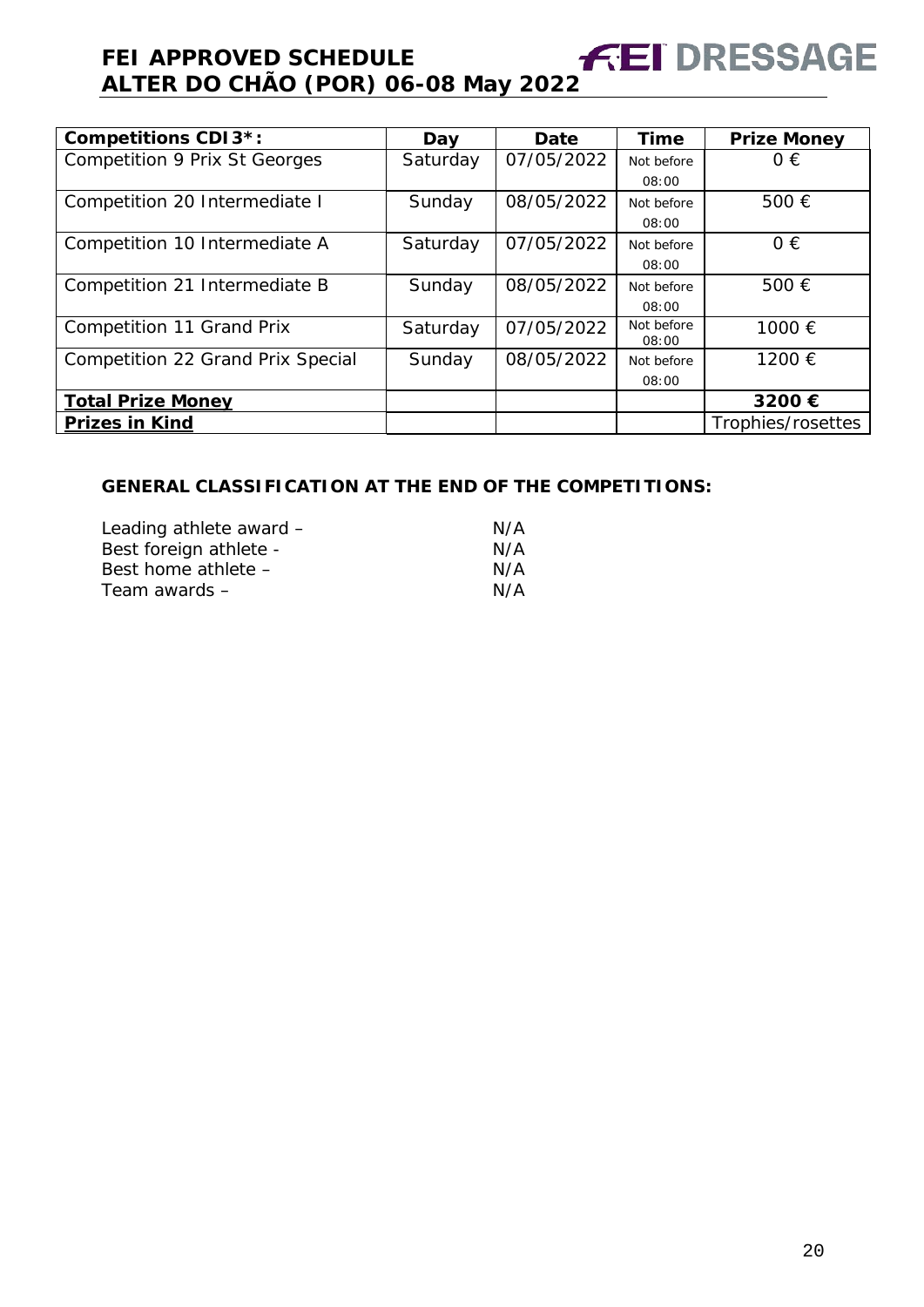# <span id="page-20-0"></span>**IX. COMPETITIONS DETAIL**

#### **FIRST DAY: Saturday DATE: 07/05/2022**

#### **COMPETITION No 1 CDIYH**

| <b>VDIII</b>                    |                                            |
|---------------------------------|--------------------------------------------|
| Test:                           | FEI PRELIMINARY TEST for 5-year-old horses |
| Number of horses per athlete: 2 |                                            |
| Open to:                        | All entries of this test                   |
| Draw/Art:                       | Ordinary draw Art. 425.2                   |
| Prize money:                    | None                                       |
|                                 |                                            |

\* \* \* \* \* \* \* \* \* \* \*

#### **COMPETITION No 2 CDIYH**

| <b>VDIII</b>                    |                                            |
|---------------------------------|--------------------------------------------|
| Test:                           | FEI PRELIMINARY TEST for 6-year old horses |
| Number of horses per athlete: 2 |                                            |
| Open to:                        | All entries of this test                   |
| Draw/Art:                       | Ordinary draw Art. 425.2                   |
| Prize money:                    | None                                       |
|                                 |                                            |

\* \* \* \* \* \* \* \* \* \* \*

#### **COMPETITION No 3**

**CDIYH** Number of horses per athlete: 2 Open to: All entries of this test Draw/Art: **Draw/Art: Ordinary draw Art. 425.2** Prize money: None

Test: FEI PRELIMINARY TEST for 7-year old horses

\* \* \* \* \* \* \* \* \* \* \*

#### **COMPETITION No 4 CDIP**

| Test:                           | FEI Pony Riders Team     |
|---------------------------------|--------------------------|
| Number of horses per athlete: 2 |                          |
| Open to:                        | All entries of this test |
| Draw/Art:                       | Ordinary draw Art. 425.2 |
| Prize money:                    | <b>None</b>              |
|                                 |                          |

\* \* \* \* \* \* \* \* \* \* \*

# **COMPETITION No 5**

| <b>CDICH</b>                    |                          |
|---------------------------------|--------------------------|
| Test:                           | <b>FEI Children Team</b> |
| Number of horses per athlete: 2 |                          |
| Open to:                        | All entries of this test |
| Draw/Art:                       | Ordinary draw Art. 425.2 |
| Prize money:                    | <b>None</b>              |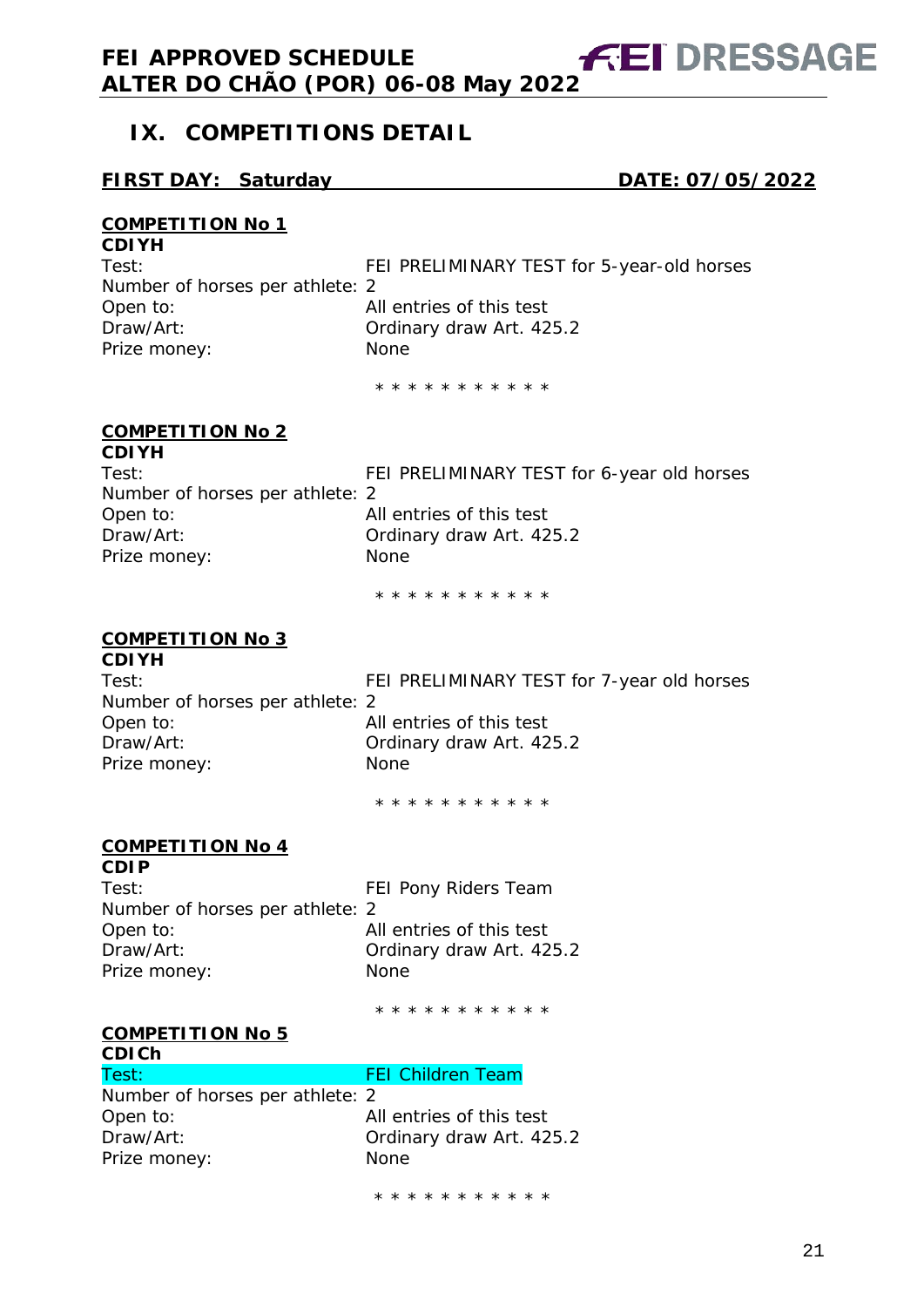#### **COMPETITION No 6**

**CDIJ** Test: FEI Junior Team Number of horses per athlete: 2 Open to: All entries of this test<br>Draw/Art: Cordinary draw Art. 42 Ordinary draw Art. 425.2 Prize money: None

\* \* \* \* \* \* \* \* \* \* \*

**FEI DRESSAGE** 

#### **COMPETITION No 7**

**CDIY** Test: FEI Young Rider Team Number of horses per athlete: 2 Open to: All entries of this test Draw/Art: **Draw/Art: Ordinary draw Art. 425.2** Prize money: None

\* \* \* \* \* \* \* \* \* \* \*

#### **COMPETITION No 8 CDIU25**

| Test:                           | FEI Intermediate II    |
|---------------------------------|------------------------|
| Number of horses per athlete: 2 |                        |
| Open to:                        | All entries of this te |
| Draw/Art:                       | Ordinary draw Art.     |
| Prize money:                    | <b>None</b>            |
|                                 |                        |

tries of this test ary draw Art. 425.2

\* \* \* \* \* \* \* \* \* \* \*

# **COMPETITION No 9**

**CDI3\*** Test: FEI Prix St-Georges Number of horses per athlete: 2 Open to: All entries of this test Draw/Art: **Draw/Art: Ordinary draw Art. 425.2** Prize money: None

\* \* \* \* \* \* \* \* \* \* \*

#### **COMPETITION No 10**

**CDI3\*** Number of horses per athlete: 2 Open to: All entries of this test Draw/Art: **Draw/Art: Ordinary draw Art. 425.2** Prize money: None

FEI Intermediate A

\* \* \* \* \* \* \* \* \* \* \*

#### **COMPETITION No 11 CDI3\***

Test: FEI Grand Prix Number of horses per athlete: 2 All entries of this test Draw/Art: Ordinary draw Art. 425.2.1.a Prize money: 1000 € Breakdown: 330/260/200/120/90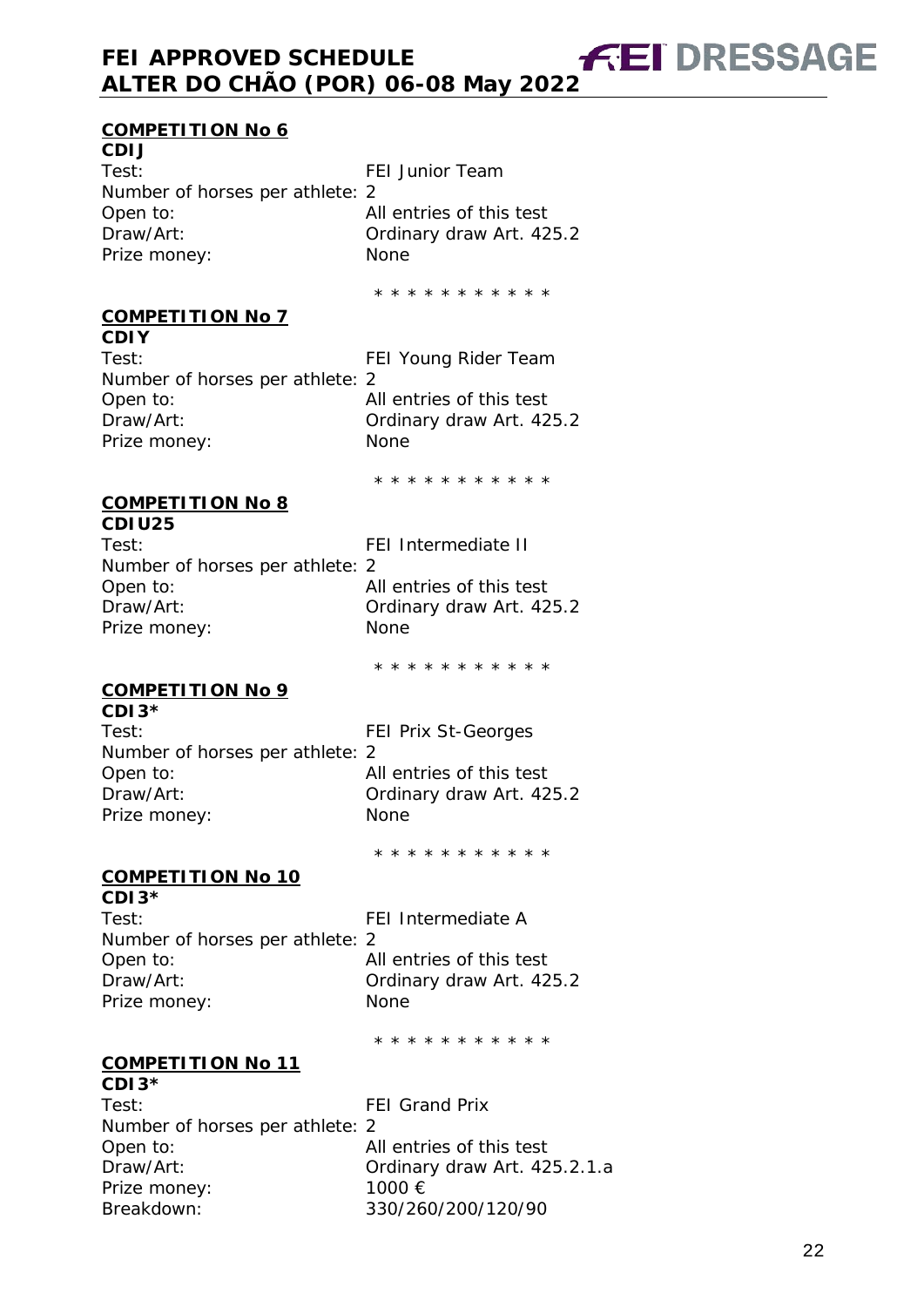# **FEI DRESSAGE**

#### **SECOND DAY: Sunday DATE: 08/05/2022**

#### **COMPETITION No 12**

## **CDIYH**

Number of horses per athlete: 2 Open to: and All entries of this test Draw/Art: Chromew: Cordinary draw Art. 425.2<br>Prize money: 500 € Prize money:<br>Breakdown:

Test: FEI FINAL TEST for 5-year-old horses Breakdown: 165/130/100/60/45

\* \* \* \* \* \* \* \* \* \* \*

#### **COMPETITION No 13 CDIYH**

| Test: F                         | EI FINAL TEST for 6-year-old horses |
|---------------------------------|-------------------------------------|
| Number of horses per athlete: 2 |                                     |
| Open to:                        | All entries of this test            |
| Draw/Art:                       | Ordinary draw Art. 425.2            |
| Prize money:                    | 500 $\epsilon$                      |
| Breakdown:                      | 165/130/100/60/45                   |
|                                 |                                     |

\* \* \* \* \* \* \* \* \* \* \*

#### **COMPETITION No 14 CDIYH**

| <b>UDIYA</b>                    |                                      |
|---------------------------------|--------------------------------------|
| Test:                           | FEI FINAL TEST for 7-year-old horses |
| Number of horses per athlete: 2 |                                      |
| Open to:                        | All entries of this test             |
| Draw/Art:                       | Ordinary draw Art. 425.2             |
| Prize money:                    | 500 $\epsilon$                       |
| Breakdown:                      | 165/130/100/60/45                    |
|                                 |                                      |

\* \* \* \* \* \* \* \* \* \* \*

## **COMPETITION No 15**

**CDIP** Test: Test: FEI Pony Riders Individual Number of horses per athlete: 2 Open to: All entries of this test Draw/Art: Ordinary draw Art. 425.2 Prize money: None

\* \* \* \* \* \* \* \* \* \* \*

#### **COMPETITION No 16 CDICh**

| Test:                           | <b>FEI Children Individual</b>                  |
|---------------------------------|-------------------------------------------------|
| Number of horses per athlete: 1 |                                                 |
| Open to:                        | the best 18 combinations from the Children Team |
| Draw/Art:                       | Art. 425.8                                      |
| Prize money:                    | None.                                           |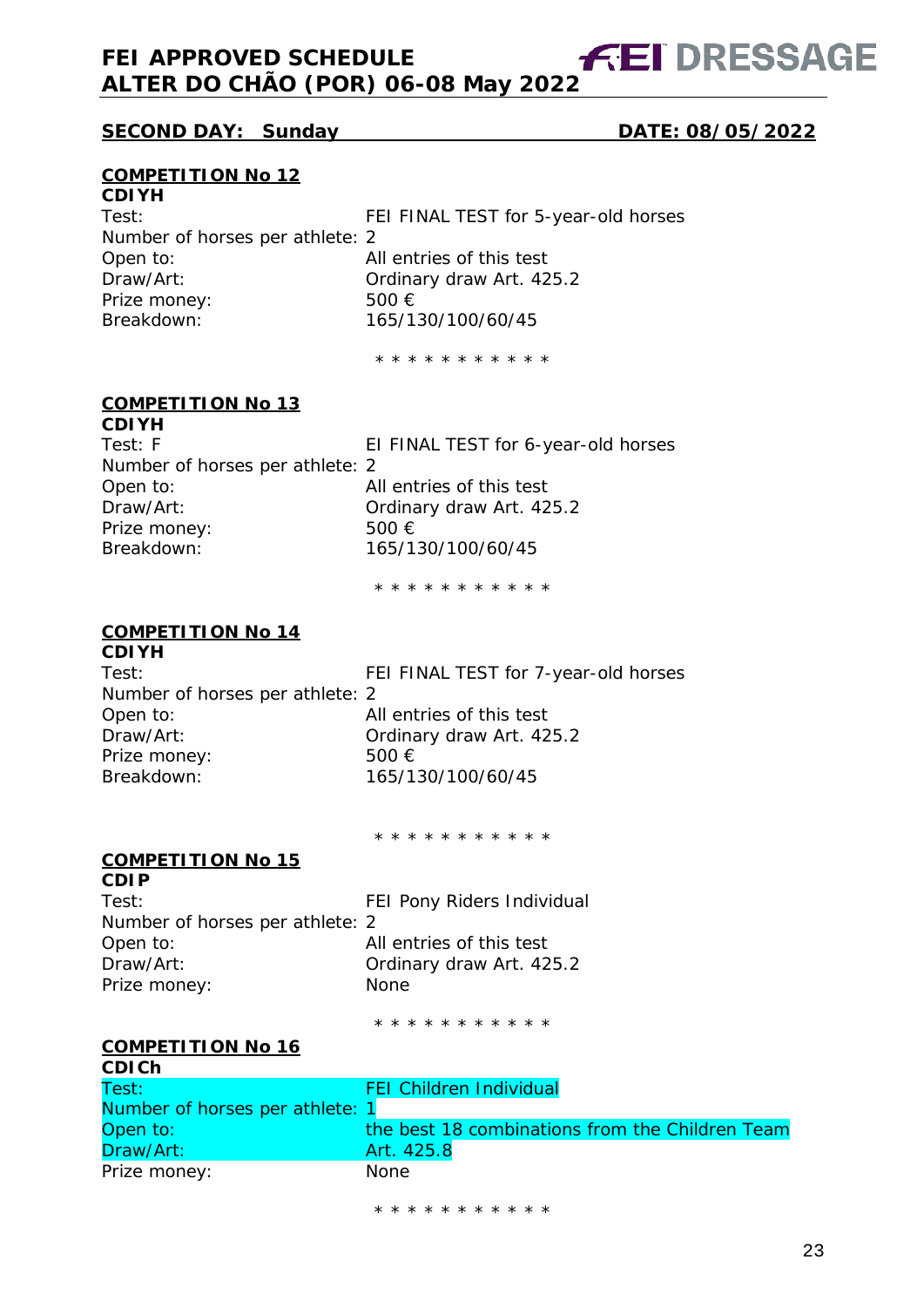#### **COMPETITION No 17**

**CDIJ** Test: Test: FEI Junior Individual Number of horses per athlete: 2 Open to: All entries of this test<br>Draw/Art: Cordinary draw Art. 42 Prize money: None

Ordinary draw Art. 425.2

**FEI DRESSAGE** 

\* \* \* \* \* \* \* \* \* \* \*

**COMPETITION No 18**

**CDIY** Test: Test: FEI Young Rider Individual Number of horses per athlete: 2 Open to: All entries of this test Draw/Art: Ordinary draw Art. 425.2 Prize money: 500 € Breakdown: 165/130/100/60/45

\* \* \* \* \* \* \* \* \* \* \*

#### **COMPETITION No 19 CDIU25**

Test: FEI Grand Prix 16-25 Number of horses per athlete: 2 Open to: All entries of this test Draw/Art: Ordinary draw Art. 425.2.1.a Prize money: 500 €<br>Breakdown: 500 165/1 Breakdown: 165/130/100/60/45

\* \* \* \* \* \* \* \* \* \* \*

#### **COMPETITION No 20**

**CDI3\*** Test: FEI Intermediate I Number of horses per athlete: 2 Open to: All entries of this test Draw/Art: Ordinary draw Art. 425.2 Prize money: 500 € Breakdown: 165/130/100/60/45

\* \* \* \* \* \* \* \* \* \* \*

#### **COMPETITION No 21 CDI3\***

| UDI 3 T                         |                          |
|---------------------------------|--------------------------|
| Test:                           | FEI Intermediate B       |
| Number of horses per athlete: 2 |                          |
| Open to:                        | All entries of this test |
| Draw/Art:                       | Ordinary draw Art. 425.2 |
| Prize money:                    | 500 $\epsilon$           |
| Breakdown:                      | 165/130/100/60/45        |
|                                 |                          |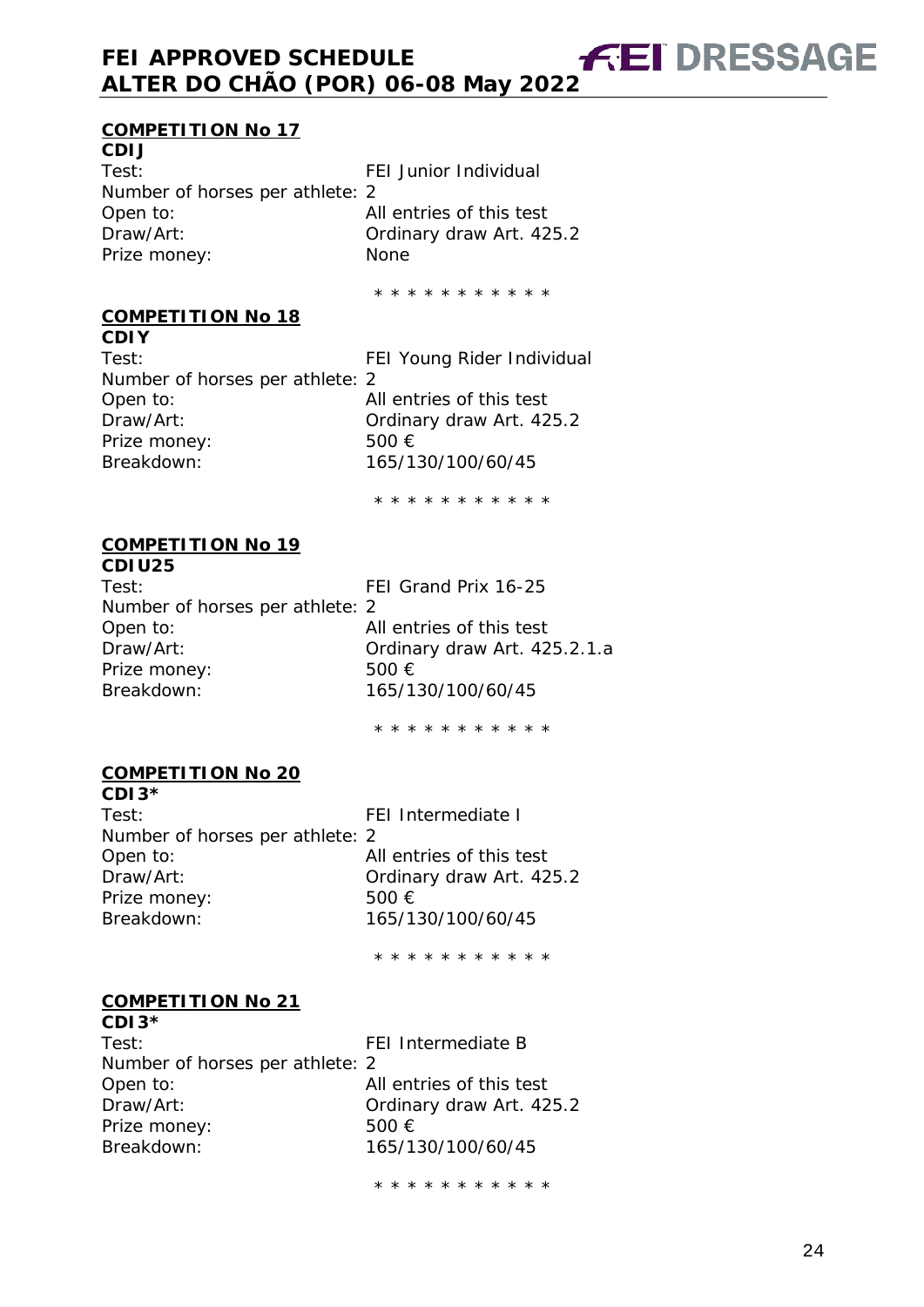# **COMPETITION No 22**

| FEI Grand Prix Special                               |
|------------------------------------------------------|
| Number of horses per athlete: 1                      |
| and compulsory for the 15 best combinations in Grand |
| Prix (Competition nº 11)                             |
| Ordinary draw Art. 425.4                             |
| 1200 €                                               |
| 330/260/200/120/90                                   |
|                                                      |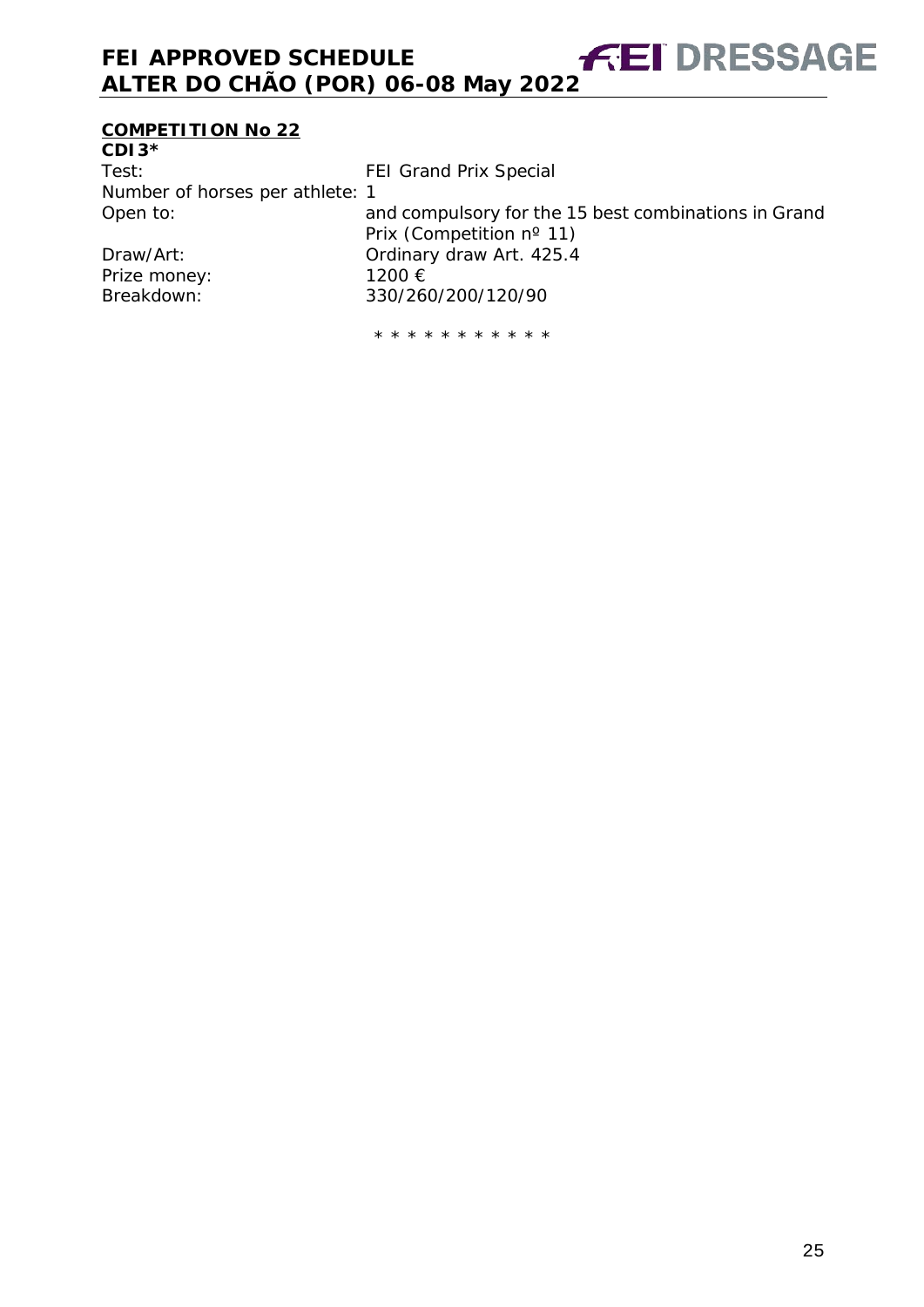# <span id="page-25-0"></span>**X. FACILITIES OFFERED**

#### <span id="page-25-1"></span>**1.ATHLETES**

#### **Accommodation.**

Hotel: Hotel Vila Gale Collection Alter Real Address: Coudelaria de Alter - Tapada do Arneiro 7440-152 Telephone: +351 245 240 130 At the expense of the Organiser  $\Box$  or the Athlete  $\boxtimes$ **Meals.** At the expense of the Organiser  $\Box$  or the Athlete  $\boxtimes$ 

#### <span id="page-25-2"></span>**2.GROOMS**

#### **Accommodation.**

Requests for accommodation must be sent with entries.

At the expense of the Organiser  $\Box$  or the Athlete  $\boxtimes$ 

#### **Meals.**

At the expense of the Organiser  $\square$  or the Athlete  $\boxtimes$ 

**N.B.** Organiser's must provide proper sanitary conditions. The showering facilities should be sufficient for both male and female grooms with hot and cold water. Shower facilities as well as restrooms should at all times be in a state of cleanliness.

# <span id="page-25-3"></span>**XI. LOGISTICAL/ADMINISTRATIVE/TECHNICAL INFORMATION**

#### <span id="page-25-4"></span>**1.DRAW**

Location of the draw: at the show office

#### <span id="page-25-5"></span>**2.COMPETITION ARENA(S)**

Total dimensions: 100x60m (Competition arena - dimensions: 20 x 60 m) Type of Footing: All weather ebb and flow

#### <span id="page-25-6"></span>**3.PRACTICE ARENA(S)**

Total dimensions: 2x20 x 60 m + outdoor arena (Competition arena dimensions: 20 x 60 m)

Type of Footing: All weather ebb and flow

#### <span id="page-25-7"></span>**4.STABLES**

Size of boxes: 3 m x 3 m (at least 3m x 3m)

**FEI DRESSAGE**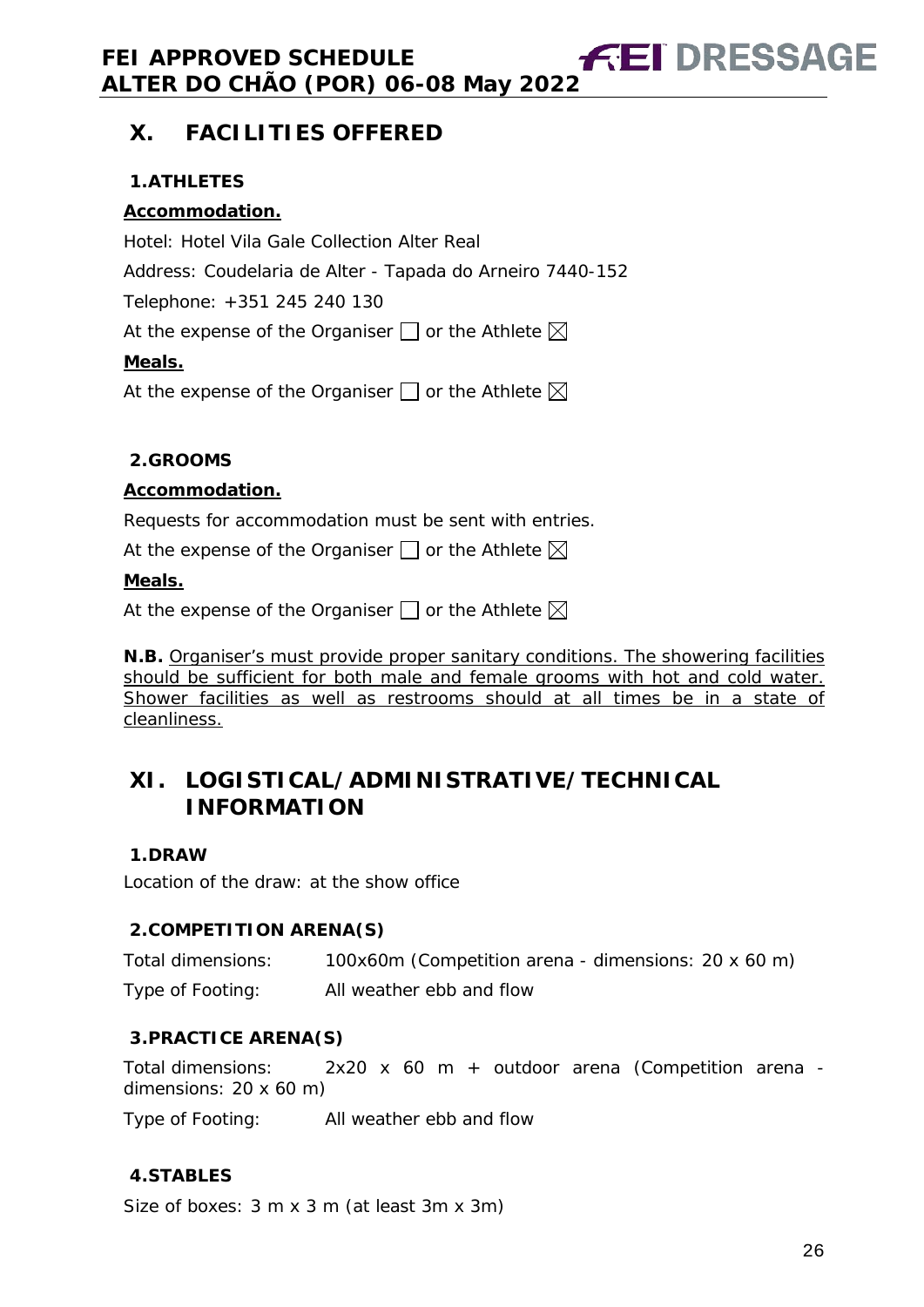An adequate number of stables must be at least 4m x 3m to accommodate the larger Horses.

Stables are closed from 21:00 to 06:30

Possibility to buy shavings, additional straw and hay according to available stocks.

Possibility to book additional nights from Wednesday 04/05/2022 (see additional fees).

Arrivals between 09:00 and 19:00 onlye for Organiser to include additional details if necessary

#### <span id="page-26-0"></span>**5.PAPERLESS JUDGING**

It is compulsory to have a certified software/solution in order to offer Paperless Judging at FEI Dressage Events.

Will you use a FEI Certified Paperless Judging Software/Solution to manage judging at your Event? (The list of Certified Service Providers is available here: [https://inside.fei.org/fei/your-role/it-services/it-providers/list\)](https://inside.fei.org/fei/your-role/it-services/it-providers/list)

No  $\boxtimes$  and as OC, we confirm that no Paperless Judging Software/Solution will be used.

#### <span id="page-26-1"></span>**6.SCORING PROVIDER/TIMING PROVIDER**

Will you use a FEI Certified Service Provider to manage the scoring and timing at your Event? (The list of Certified Service Providers is available here: [https://inside.fei.org/fei/your-role/it-services/it-providers/list\)](https://inside.fei.org/fei/your-role/it-services/it-providers/list)

No  $\boxtimes$ 

Contact person at Event:

Name: Rita Cabral Moura

FEI ID number: 10154843

Contact email: ritacabralmoura@sapo.pt

The FEI may require to be provided with real time results data feed of your Events according to FEI requirements; in this case you and your provider will be informed accordingly.

#### <span id="page-26-2"></span>**7.AVERAGE SCORE/OPEN SCORING**

Average Score and Open Scoring: Yes  $\Box$  No  $\boxtimes$ 

#### <span id="page-26-3"></span>**8.OTHER TECHNOLOGY/SERVICE PROVIDER(S)**

Will you use other technology/service provider(s) at your Event?

No  $\boxtimes$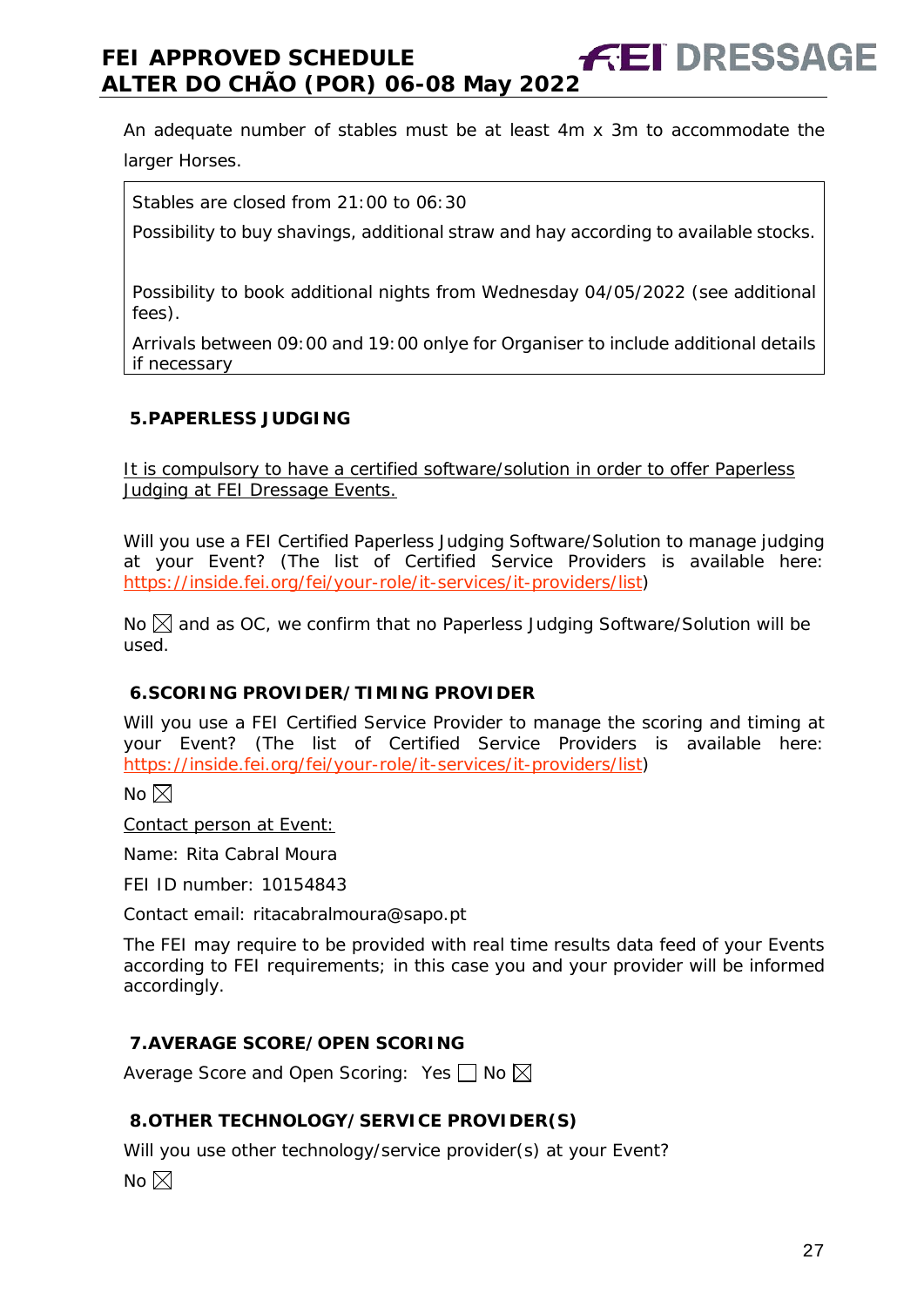#### <span id="page-27-0"></span>**9.PRIZE GIVING CEREMONY**

The number of athletes required to present themselves for the prize giving ceremony of each competition is 3

All prize giving ceremonies must strictly follow the **Covid-19 guidelines for Prize giving protocols and media activities.**

#### <span id="page-27-1"></span>**10. ADVERTISING ON ATHLETES AND HORSES**

The athletes are authorised to carry the logo of their personal sponsor. The Chief Steward will check that the advertising and publicity on athletes and horses complies with the FEI General Regulations, Art. 135.

#### <span id="page-27-2"></span>**11. TICKETING**

Are you selling ticket for spectator to attend your event: Yes  $\Box$  No  $\boxtimes$ 

#### <span id="page-27-3"></span>**12. BETTING**

Betting will be authorised by the Organiser: Yes  $\Box$  No  $\boxtimes$ 

#### <span id="page-27-4"></span>**13. TRANSPORT REIMBURSMENT HORSES/PONIES**

Transport expenses to be paid by the Organiser  $\Box$  at early per km or to be paid by the Athlete  $\boxtimes$ 

#### <span id="page-27-5"></span>**14. WELCOME**

The time and date of arrival of athletes, horses and their means of transport must be given to the Organiser in order to facilitate them on arrival.

#### <span id="page-27-6"></span>**15. LOCAL TRANSPORTATION - ARRANGEMENTS FROM HOTEL TO SHOWGROUNDS**

Walking distance

| Organiser Shuttle Service $\square$ |  |
|-------------------------------------|--|
|-------------------------------------|--|

Public Transport  $\Box$  to be paid by the Organiser  $\Box$  or the Athlete  $\boxtimes$ 

If paid by the Athlete, approximate cost per round trip 5€

Taxi  $\Box$  to be paid by the Organiser  $\Box$  or the Athlete  $\boxtimes$ 

If paid by the Athlete, approximate cost per round trip 20€

Other: 20€

#### <span id="page-27-7"></span>**16. ENTRY RIGHT TO SHOWGROUNDS/ACCREDITED PERSONS**

Entry right to the stable areas according to the FEI Veterinary Regulations, Art. 1008-1009.

NUMBER ACCREDITED PERSONS:

| Athlete: |                                                                      |
|----------|----------------------------------------------------------------------|
| Partner: |                                                                      |
| Groom:   |                                                                      |
|          | Horse Owner: 2 two (2) accreditations per horse acc. to FEI Passport |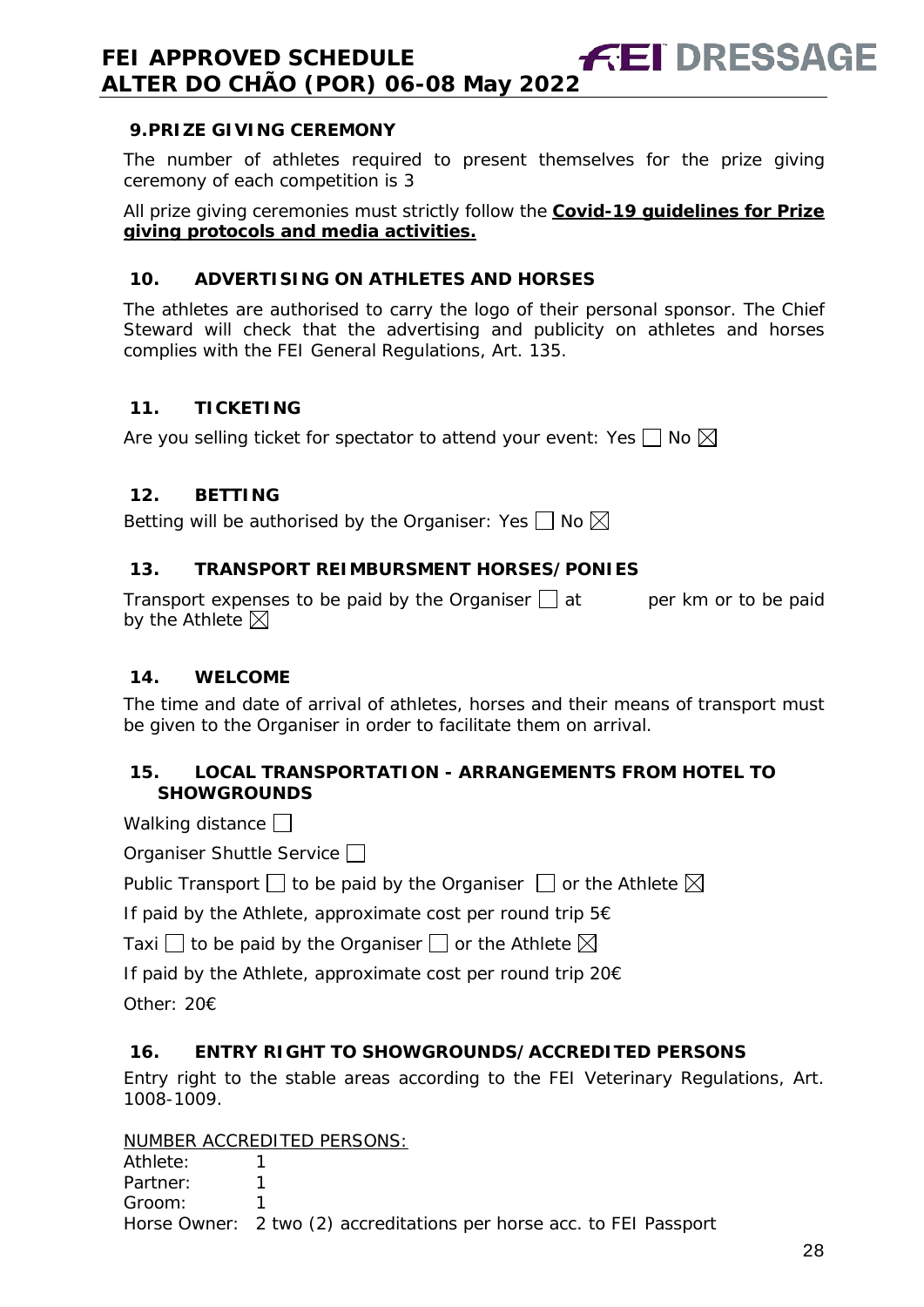Other: Extra accreditation: 100€ per accreditation/per person The entry to the showground

#### <span id="page-28-0"></span>**17. SUSTAINABILITY**

Please consider the environment when organising an FEI Event. Please find useful information on FEI Sustainability here: <http://inside.fei.org/fei/your-role/organisers/handbook>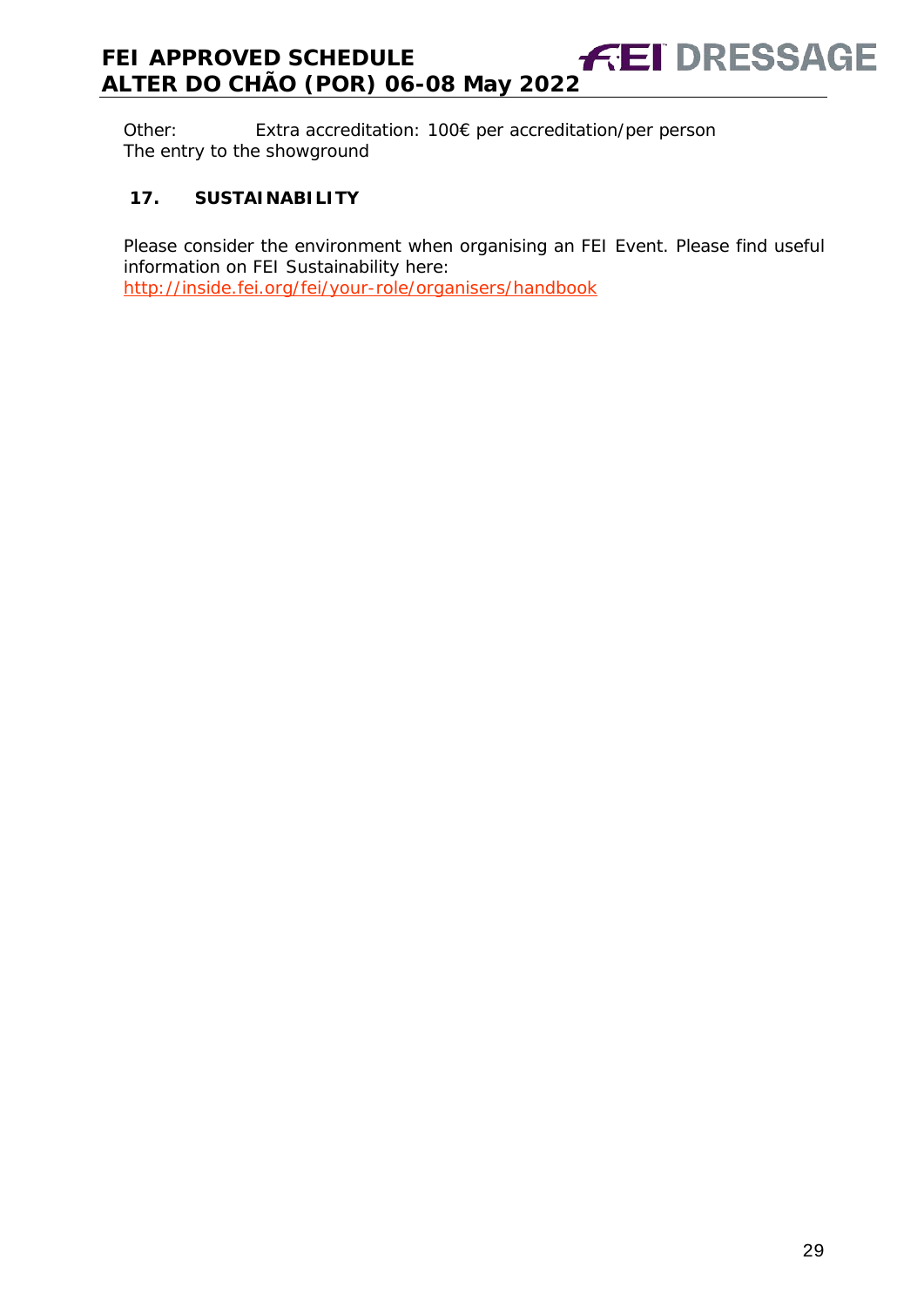# <span id="page-29-0"></span>**XII. VETERINARY MATTERS**

#### <span id="page-29-1"></span>**1.CUSTOMS FORMALITIES**

| Name:      | Nuno Braamcamp                       |
|------------|--------------------------------------|
| Address:   | Avenida 25 de Julho, 1200-868 Lisboa |
| Telephone: | +351 213922040                       |
| Email:     | nuno.braamcamp@despachante.cdo.pt    |

#### <span id="page-29-2"></span>**2.HEALTH REQUIREMENTS**

#### **GENERAL**

In accordance with the FEI Code of Conduct for the Welfare of the Horse it is imperative that all Horses at FEI Events are physically fit and free from infectious disease before being allowed to compete.

#### **ENTRY OF HORSES**

| Required health tests and vaccinations: | N/A |
|-----------------------------------------|-----|
| Quarantine period:                      | N/A |
| Specimen Import Licence applied:        | N/A |

#### <span id="page-29-3"></span>**3.NATIONAL REQUIREMENTS**

Horses moved from other member states (or outside) must be accompanied by an Identification Document. Directive 2009/156/EC Regulation (EC 5041 2008). Health papers are required for horses coming to Portugal 1-Horses coming from the rest of Portugal Transport and health certificate 2-Horses from EU: International Transport certificate valid between EU members 3-Horses coming from the others countries: valid certificate which required any moment of import.Square for Organiser to include additional details if necessarySquare for Organiser to include additional details if necessary

#### <span id="page-29-4"></span>**4.PONIES**

FEI Veterinary Regulations, Chapter IX and Annex IX: For all Pony Events, Ponies must be available for Pony Measurement if requested by the FEI.

#### <span id="page-29-5"></span>**5.INJURY SURVEILLANCE**

FEI Veterinary Regulations, Chapter VIII: Horses participating in FEI Events are subject to injury surveillance protocols; and in the event of fatality, a postmortem examination.

#### <span id="page-29-6"></span>**6.TRANSPORT OF HORSES**

Horses must be fit to travel and be transported in suitable vehicles. Any government requirements for disease testing and control must be requested well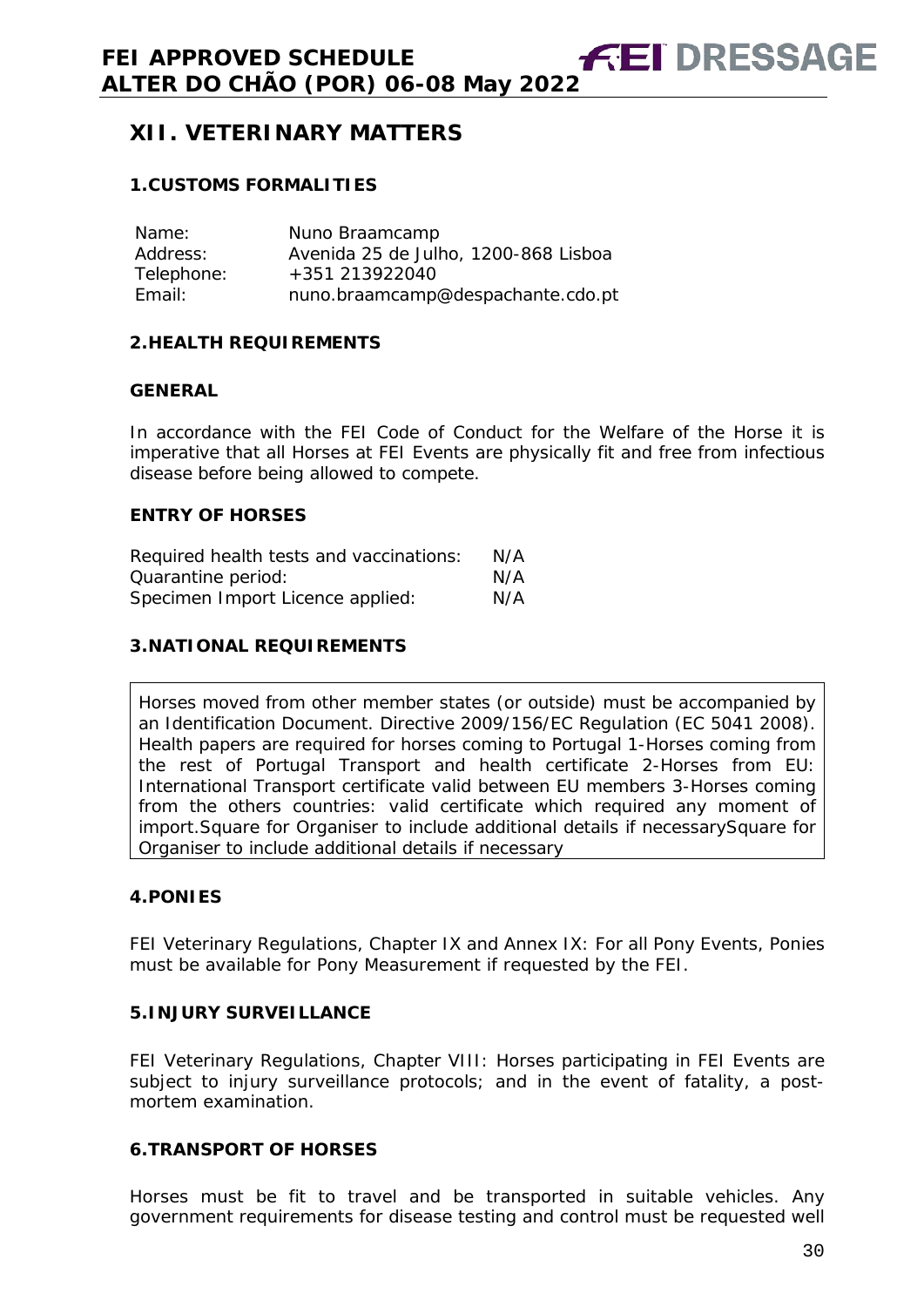in advance, to ensure that the horse is in compliance by the time of arrival at the border of the country where the Event is taking place. Athletes, or their representatives, have the responsibility to comply with national legislation in both their country of origin and the host nation of the Event. Where necessary athletes must contact local government authorities or veterinary advisors for information regarding animal health requirements and transport legislation. Within the European Union (EU), this includes EU Council Regulation (EC) No 1/2005 concerning the protection of animals during transport within the Member States of the EU.

#### <span id="page-30-0"></span>**7.VENUE ARRIVAL INFORMATION & FITNESS TO COMPETE**

#### **7.1 PASSPORTS. FEI General Regulations, Art. 137**

#### **For all issues relating to FEI Horse Passports/FEI Recognition Cards please contact your National Federation.**

All Horses competing at FEI Events must be registered with the FEI.

FEI Passports or FEI Recognition Cards (for those Horses with a national passport approved by the FEI) are compulsory for FEI Events.

NB: Horses entered in CIMs in their country of residence are not required to have an FEI Passport or FEI Recognition Card but must be properly registered with the FEI and identifiable (FEI General Regulations, Art. 137.2).

Athletes who do not present a Horse's Passport and/or Recognition Card, or one that is not correctly validated or fail to meet other passport requirements will be **subject to Sanctions in accordance with Annex VI of the FEI Veterinary Regulations** and may not be allowed to compete.

**NB** for Horses permanently resident in a Member State of the European Union: all Horses must have a national EU passport in compliance with EU Regulations to which a FEI Recognition card is applied. The exception to this being Horses in possession of an FEI passport which has been continually revalidated without interruption.

#### **7.2 VACCINATIONS - EQUINE INFLUENZA. FEI Veterinary Regulations, Art. 1003**

Horses competing at FEI Events must comply with the requirements for Equine Influenza vaccination in accordance with the Veterinary Regulations and as summarised below.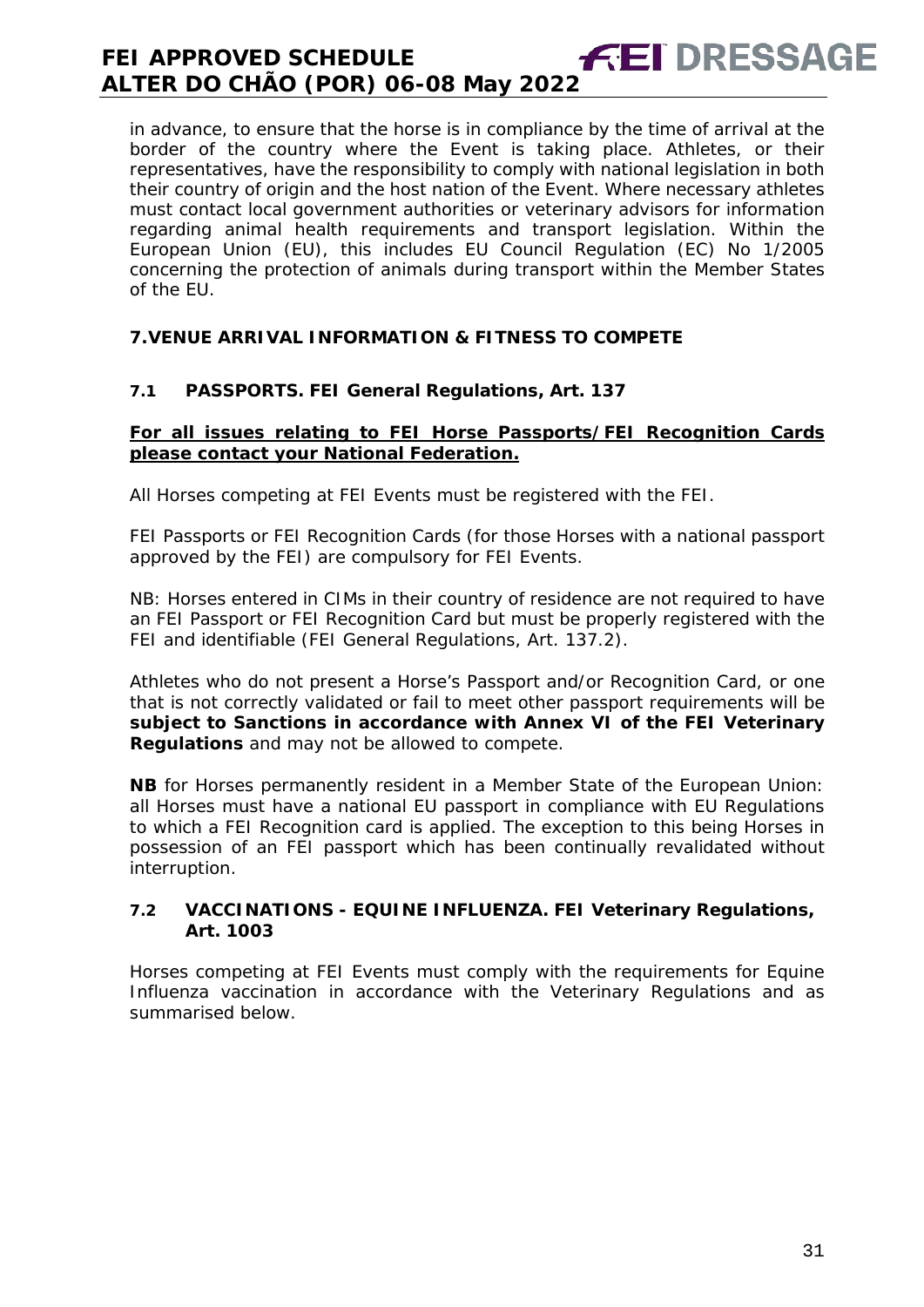| <b>VACCINATION</b>    | <b>PROTOCOL</b>                                                          | <b>ELIGIBILITY TO ENTER</b><br><b>VENUE</b>   |  |
|-----------------------|--------------------------------------------------------------------------|-----------------------------------------------|--|
| <b>Primary Course</b> | 1 <sup>st</sup> Vaccination: day 0                                       | May compete 7 days after the                  |  |
|                       | 2 <sup>nd</sup> Vaccination: day 21-92                                   | 2 <sup>nd</sup> Vaccination                   |  |
| <b>First Booster</b>  | Within 7 months of the 2 <sup>nd</sup><br>May compete for 6 months $+21$ |                                               |  |
|                       | vaccination of the<br>Primary                                            | days after the 2 <sup>nd</sup> vaccination of |  |
|                       | Course                                                                   | the Primary Course                            |  |
|                       |                                                                          | Must not compete in the 7 days                |  |
|                       |                                                                          | after receiving a vaccination                 |  |
|                       |                                                                          |                                               |  |
| <b>Boosters</b>       | MINIMUM: within one year of                                              | Must have been<br>vaccinated                  |  |
|                       | previous booster vaccination                                             | within 6 months $+21$ days                    |  |
|                       | <b>IF COMPETING:</b> must be in                                          | before arriving at the Event                  |  |
|                       | the 6 months $+21$ days of the                                           | Must not compete in the 7 days                |  |
|                       | booster previous vaccination                                             | after receiving a vaccination                 |  |

All FEI registered Horses intending to compete at FEI Events (including CIMs) must be vaccinated against Equine Influenza in accordance with these Veterinary Regulations. The exception being if the applicable domestic legislation prevents the use of Equine Influenza vaccines within the relevant territory.

#### **7.3 EXAMINATION ON ARRIVAL. FEI Veterinary Regulations, Art. 1031**

On arrival at an Event venue, all Horses must undergo an examination by a veterinarian to confirm their identification from their passport and micro-chip ID (where present), their vaccination status and general health. To protect all horses attending events, any Horse with a questionable health status concerning vaccination, disease or other concerns, must be stabled within the isolation facilities provided by the Organising Committee pending a decision on entering the venue. PRs must fulfil the Horse Health Requirements via the FEI HorseApp in advance of the event which will be checked at the Examination on Arrival.

#### **7.4 HORSE INSPECTIONS. FEI Veterinary Regulations, Art. 1034-1042**

All Horses will be assessed for their fitness to compete during the Horse Inspection. Any Horse demonstrating questionable fitness may be referred to the Holding Box for further veterinary examination. Horses not deemed fit to compete by the Inspection Panel will not be permitted to compete.

#### **7.5 LIMB SENSITIVITY EXAMINATION. FEI Veterinary Regulations, Art. 1048-1053 and Annex VIII**

All Horses are subject to examination under the protocol for abnormal limb sensitivity throughout the period of an Event. For Jumping that includes, but is not limited to, between rounds and before the Jump Off. For Endurance that includes, but is not limited to, pre-ride, during the ride and after the ride. Horses may be examined once or on multiple occasions during the Period of an Event. Horses may be selected for examination under the protocol randomly or they may be targeted. All Horses selected to be tested must submit promptly to the examination or are subject to immediate disqualification. There is no obligation to examine any specific number of Horses at an Event.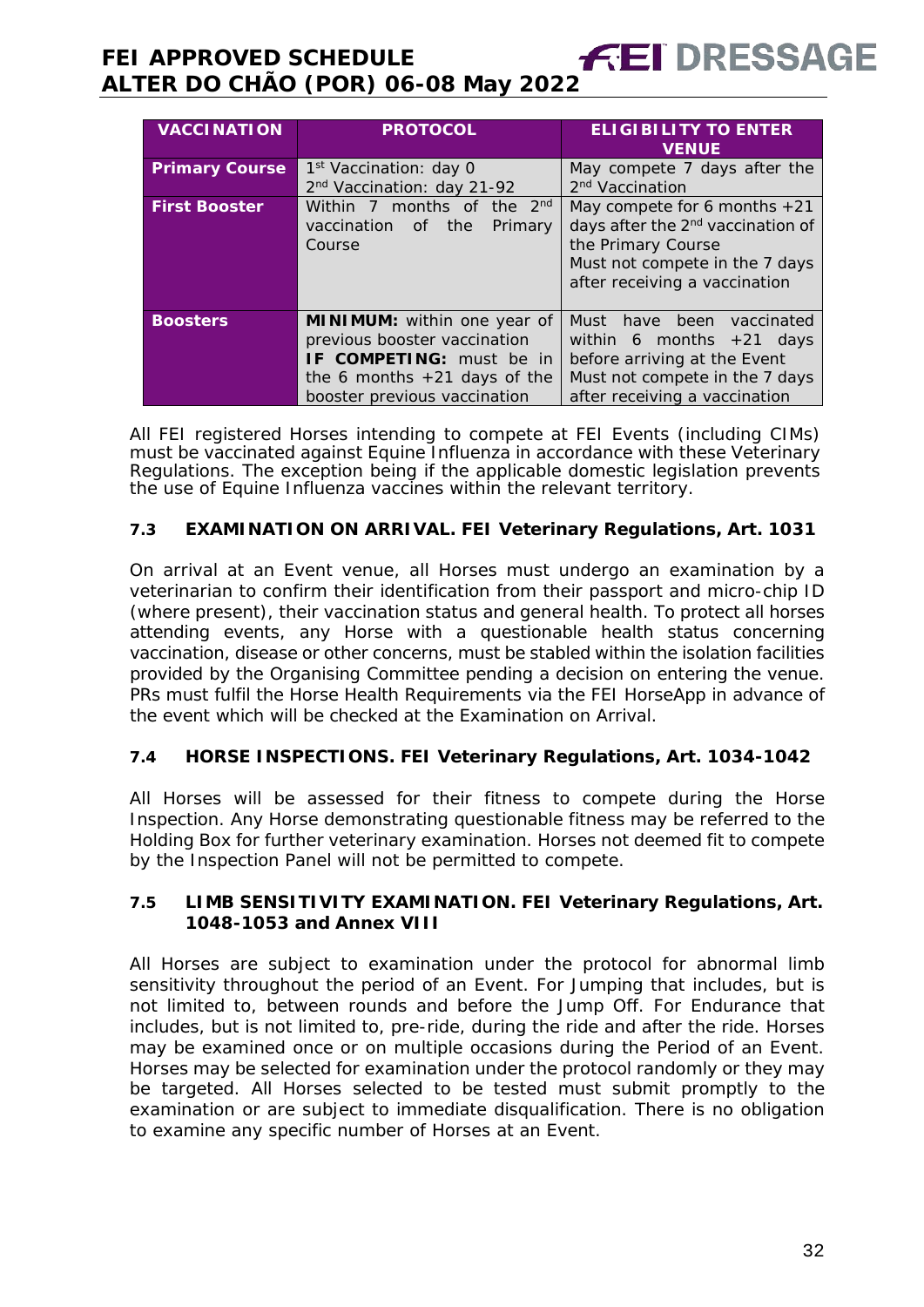#### <span id="page-32-0"></span>**8. EQUINE ANTI-DOPING AND CONTROLLED MEDICATION PROGRAMME (EADCMP). FEI Regulations, Chapter VII**

#### **8.1 SAMPLING. FEI Veterinary Regulations, Chapter VII**

All horses competing at FEI Events may be subject to sampling for the presence of Prohibited Substances in accordance with the Anti-Doping and Controlled Medication Regulations (EADCMRs). Horses may be selected for sampling in accordance with obligatory testing, targeted or random sampling procedures. Refer to FEI Financial Charges for details of fees relating to Equine and Human Anti-Doping program (EADCMP), which OCs/NFs have the right to charge to the athlete (applicable for all FEI events worldwide).

#### **8.2 ELECTIVE TESTING. FEI Veterinary Regulations, Art. 1058**

Elective Testing may be carried out prior to an Event to check for the presence of Prohibited Substances. Please refer to https://inside.fei.org/fei/cleansport/horses for information and details.

# <span id="page-32-1"></span>**XIII. HUMAN ANTI-DOPING**

Athletes can be tested at any FEI Event, by the FEI or by other Anti-Doping Organisations with Testing jurisdiction. Organisers will have the responsibility to provide facilities and staff/volunteers to facilitate such Testing if requested by the FEI as outlined in the FEIs' Anti-doping Rules for Human Athletes (ADRHA), Art. 22.3.

The ADRHA rules are published on the FEI's website at <http://inside.fei.org/content/anti-doping-rules>

# <span id="page-32-2"></span>**XIV. ADDITIONAL INFORMATION**

#### <span id="page-32-3"></span>**1.THE FEI POLICY FOR ENHANCED COMPETITION SAFETY DURING THE COVID-19 PANDEMIC**

The FEI Policy for Enhanced Competition Safety during the Covid-19 Pandemic ("Policy") <https://inside.fei.org/fei/covid-19/return-to-play/policy-tools> is mandatory and applies for any FEI Event taking place **as of 1 July 2020**. The Policy has been developed based on currently accepted best practices by the WHO and US Center for Disease Control (CDC) and will be continually reviewed and updated as more information becomes available. It is not intended to replace the applicable guidance and policies from domestic government and health authorities, but to supplement their recommendations with sport specific considerations.

The OC shall submit the risk assessment and mitigation plan (including name and contact details of the person in charge) to the FEI as an annex to the Event Schedule, **at the latest ten (10) working days before the event's deadline for Definite Entries**.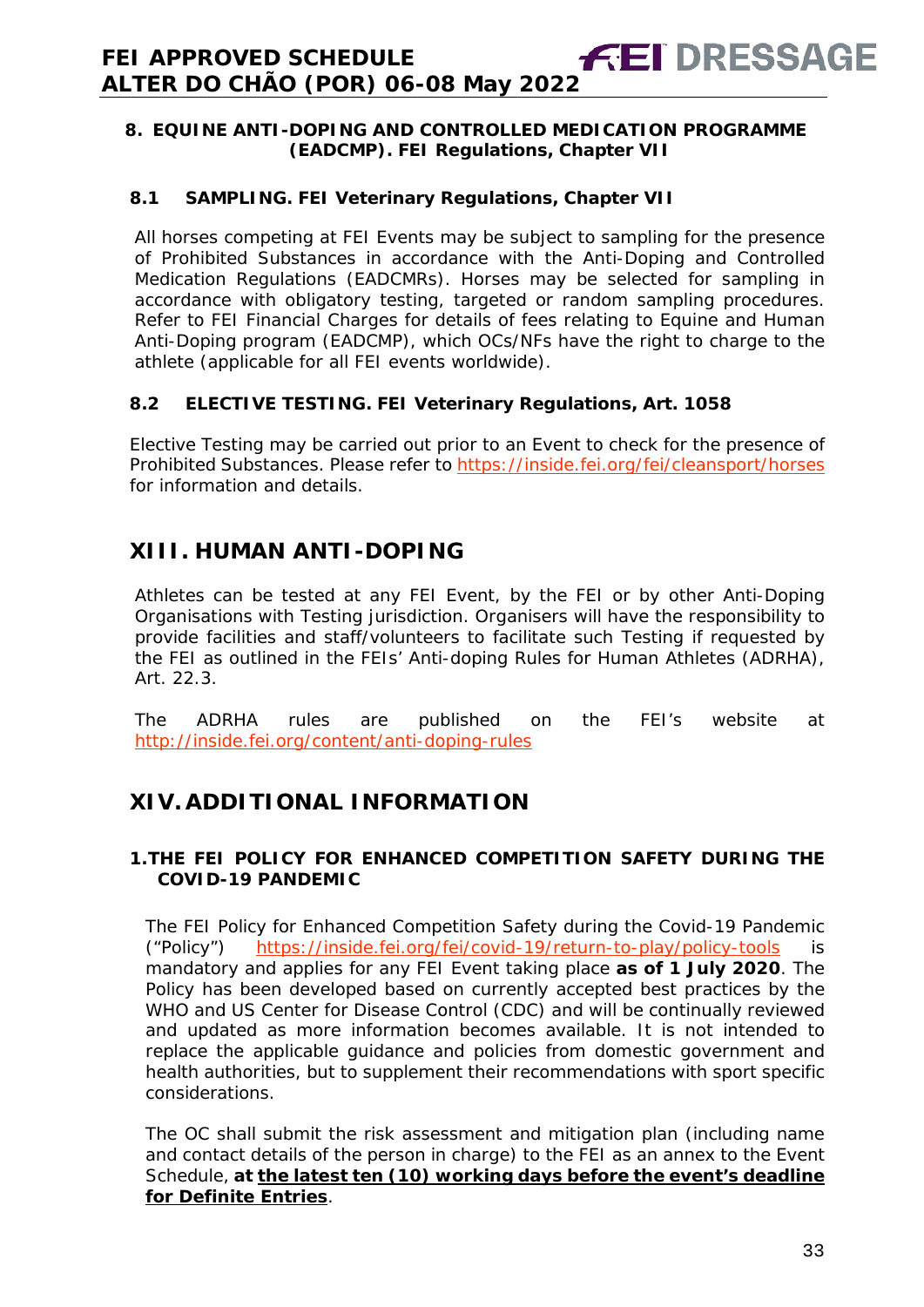Events for which the FEI has not received the documented risk assessment and mitigation measures plan in accordance with Art. 2.1.g) of the Policy, **will be removed from the FEI calendar** in accordance with the FEI General Regulations, Art. 112.3.

#### **ASSUMPTION OF RISK / WAIVER OF LIABILITY**

In consideration of being allowed to participate in the Event and related activities, all Participants (as defined in the Policy) acknowledge, appreciate, and agree that:

- 1. Participation includes possible exposure to and illness from infectious diseases including but not limited to COVID-19. While particular rules and personal discipline may reduce this risk, the risk of serious illness and death does exist; and,
- 2. The Participants knowingly and freely assume all such risks, both known and unknown, even if arising from the negligence of the OC or others, and assume full responsibility for their participation; and,
- 3. The Participants willingly agree to comply with the stated and customary terms and conditions for participation as regards protection against infectious diseases. If, however, a Participant observes any unusual or significant hazard during their presence or participation, the Participant will remove themself from participation and bring such to the attention of the nearest official immediately; and,
- 4. The Participants, for themselves and on behalf of their heirs, assigns, personal representatives and next of kin, HEREBY RELEASE AND HOLD HARMLESS THE OC AND THE FEI, their officers, officials, agents, and/or employees, other participants, sponsoring agencies, sponsors, advertisers, and if applicable, owners and lessors of premises used to conduct the event ("RELEASEES"), WITH RESPECT TO ANY AND ALL ILLNESS, DISABILITY, DEATH, or loss or damage to person or property, WHETHER ARISING FROM THE NEGLIGENCE OF RELEASEES OR OTHERWISE, to the fullest extent permitted by law.

The Participants confirm to have read this release of liability and assumption of risk agreement, fully understand its terms, and understand that they have given up substantial rights.

#### <span id="page-33-0"></span>**2.INSURANCES AND NATIONAL REQUIREMENTS**

Equestrian sports involve inherent dangerous risks. To the greatest extent permitted by law, the FEI and the FEI Event Organiser shall NOT be liable for any damages relating to loss of property or injury of any kind to Athletes, Owners, Support Personnel or Horses at or in connection with an FEI Event and the FEI expressly excludes all such liability.

#### **2.1 ATHLETES, OWNERS AND SUPPORT PERSONNEL**

#### **2.1.1 Personal Accident and Health Insurance**

It is your responsibility as an Athlete/Owner/ Support Personnel to ensure that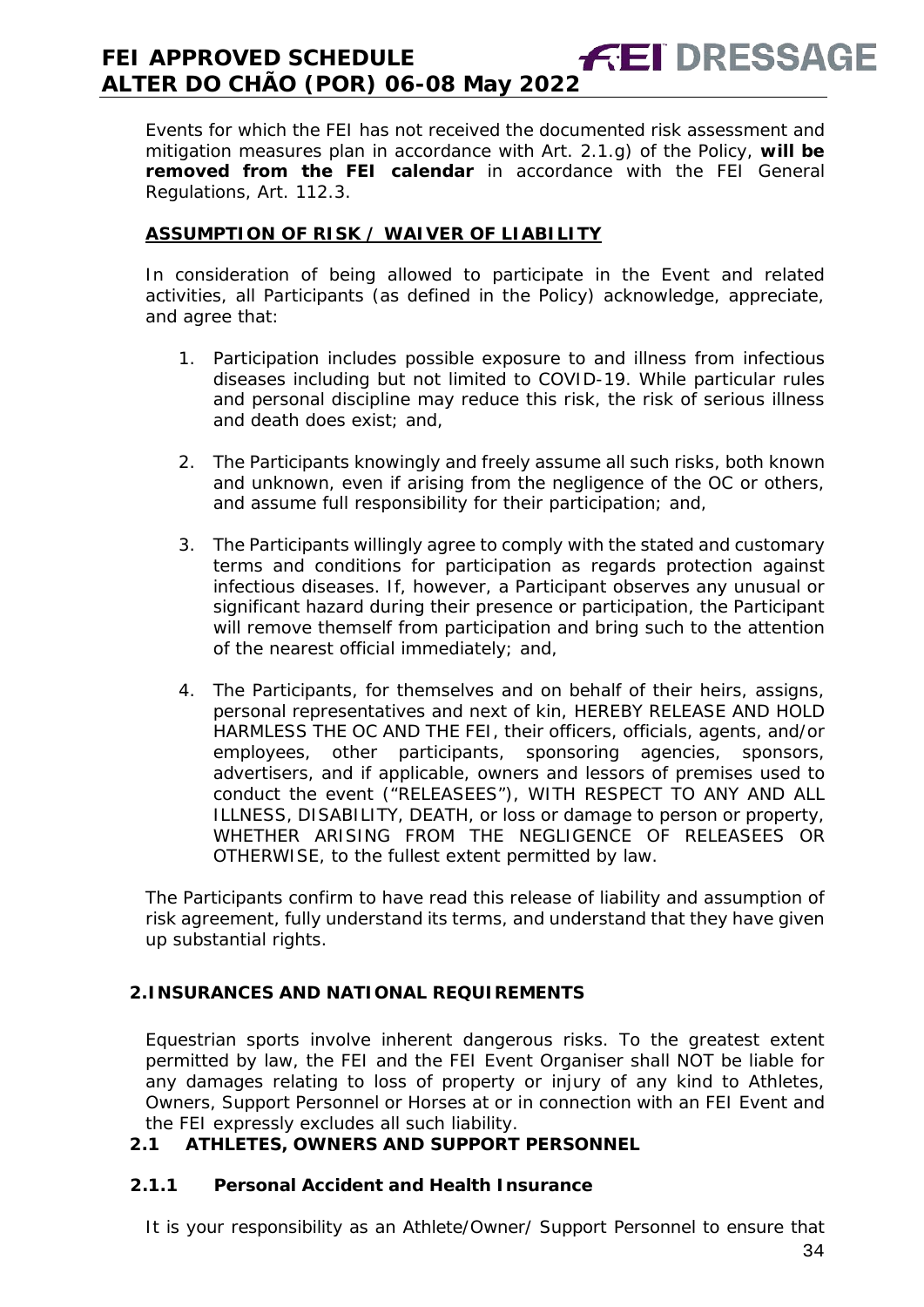you have adequate personal accident insurance in place to cover your participation at FEI Events and in particular to insure against any personal injury or medical expenses arising from an accident, injury or illness which may occur at a FEI Event.

You should check with your National Federation to confirm if your National Federation's insurance policy (if any) covers personal accidents and/or illnesses which may occur when you are attending at/participating in FEI Events.

If your National Federation does not have a personal accident/health insurance policy or if the National Federation's insurance policy does not cover personal accident or health claims, then you should obtain your own personal accident and health insurance policy to cover your attendance/participation at FEI Events.

#### **2.1.2 Personal Property Insurance**

You should also ensure that you are insured against property loss, theft or damage which may occur at an FEI Event.

Again, the advice is to check with your National Federation to confirm if they have an insurance policy in place which would cover you in case of such property loss, theft or damage. If not, then you should obtain your own personal property insurance to cover such situations.

#### **2.1.3 Press Equipment**

Press equipment and other items left in the Press workroom, Press lockers, the Press Tribune or anywhere on the showgrounds are left entirely at the owner's risk. The Organising Committee does not accept any responsibility for any loss or damage to such equipment or items. Members of the Press are advised not to leave any equipment or personal items unattended.

#### **2.2 ATHLETES AND OWNERS**

#### **2.2.1 Third Party Liability Insurance**

As an Athlete/Owner you are personally responsible for damages to third parties caused by you, your employees, Support Personnel, your agents or your Horses. You are, therefore, strongly advised to take out third-party liability insurance providing full coverage in relation to FEI Events at home and abroad, and to keep the policy up to date.

The FEI and the Organiser will NOT be responsible for any damage caused to third parties by you, your employees, Support Personnel, your agents or your Horses.

#### **2.2.2 Additional Liability Information**

N/A

#### **2.2.3 Horse Insurance**

As an Owner you should ensure that your Horses are adequately insured against any injuries or illnesses they may sustain while participating at a FEI Event.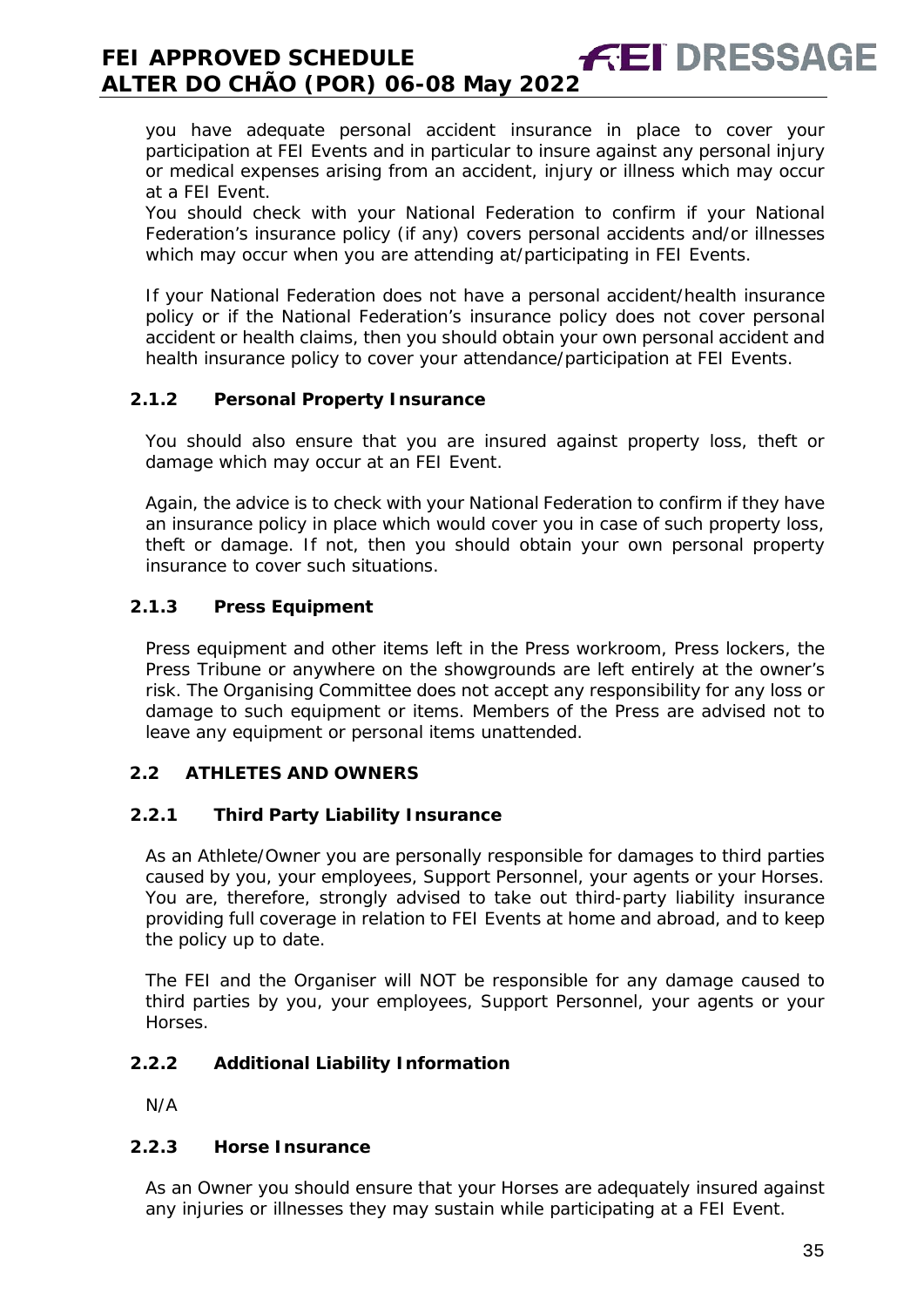#### <span id="page-35-0"></span>**3.PROTESTS/APPEALS**

To be valid, all Protests and Appeals must be made in writing and accompanied by a deposit of CHF 150.- or equivalent, as mentioned in the FEI General Regulations, Art. 161-162: [https://inside.fei.org/content/general](https://inside.fei.org/content/general-regs-statutes)[regs-statutes](https://inside.fei.org/content/general-regs-statutes)

#### <span id="page-35-1"></span>**4.DISPUTES**

In the event of any discussion concerning the interpretation of the schedule (in translated languages), the English version will be decisive.

#### <span id="page-35-2"></span>**5.MODIFICATION TO SCHEDULE**

In exceptional circumstances, together with the Approval of the Chefs d'Equipe, host NF delegate, if any, and the Ground Jury, the OC may change the schedule in order to clarify any matters arising from an omission or due to unforeseen circumstances. Any such changes must be notified to all Athletes and Officials as soon as possible and they must be reported to the FEI by the Foreign Judge.

#### <span id="page-35-3"></span>**6.ADDITIONAL INFORMATION FROM THE ORGANISER**

#### Dogs:

Dogs are forbidden in the stables of the Alter stud, but they are allowed on the showground.

Art 109.13 GRs: All dogs must be leashed and affixed to a human or stationary object. Violation of this rule will incur a fine of CHF 100 per offence and, in case of a repeated offence at the Event, may lead to exclusion from the Venue.

Smoking:

Smoking is not allowed in the stablesSquare for Organiser to include details if necessary, such as but not limited to.

#### **Age of Athletes and Horses according to the Event's Category:**

| <b>Event's Category</b>        | <b>Age of Athletes</b>                                   | <b>Age of Horses</b>        |  |
|--------------------------------|----------------------------------------------------------|-----------------------------|--|
| Grand Prix/Grand Prix Special/ | As of 16 <sup>th</sup> year                              | Min $8 y.o.$                |  |
| Grand Prix Freestyle/          |                                                          |                             |  |
| Intermediate II/Intermediate   |                                                          |                             |  |
| A/Intermediate B               |                                                          |                             |  |
| Prix St. Georges/Intermediate  | As of 16 <sup>th</sup> year                              | Min. 7 y.o.                 |  |
| I/Intermediate I Freestyle     |                                                          |                             |  |
| CH-Y/CDIY/CDIOY                | As of 16 <sup>th</sup> year to end 21 <sup>st</sup> year | Min. 7 y.o.                 |  |
| CH-J/CDIJ/CDIOJ                | As of 14 <sup>th</sup> year to end 18 <sup>th</sup> year | Min. $6 y.o.$               |  |
| CH-P/CDIP/CDIOP                | As of $12th$ year to end $16th$ year                     | Min. 6 y.o.                 |  |
| CH-Ch/CDICh/CDIOCh             | As of $12th$ year to end $14th$ year                     | Min. 6 y.o.                 |  |
| CH-U25/CDIU25/CDIOU25          | As of 16 <sup>th</sup> year to end 25 <sup>th</sup> year | Min. 8 y.o.                 |  |
| CDI Am                         | As of 26 <sup>th</sup> year                              | Min. 7 y.o.                 |  |
|                                |                                                          | Medium tour Min. 8 y.o.     |  |
| <b>CDIYH</b>                   | As of 16 <sup>th</sup> year                              | Min. $5 y.o. - Max. 7 y.o.$ |  |
| CH-M-YH-D                      | As of 16 <sup>th</sup> year                              | 5 y.o. / 6 y.o. / 7 y.o.    |  |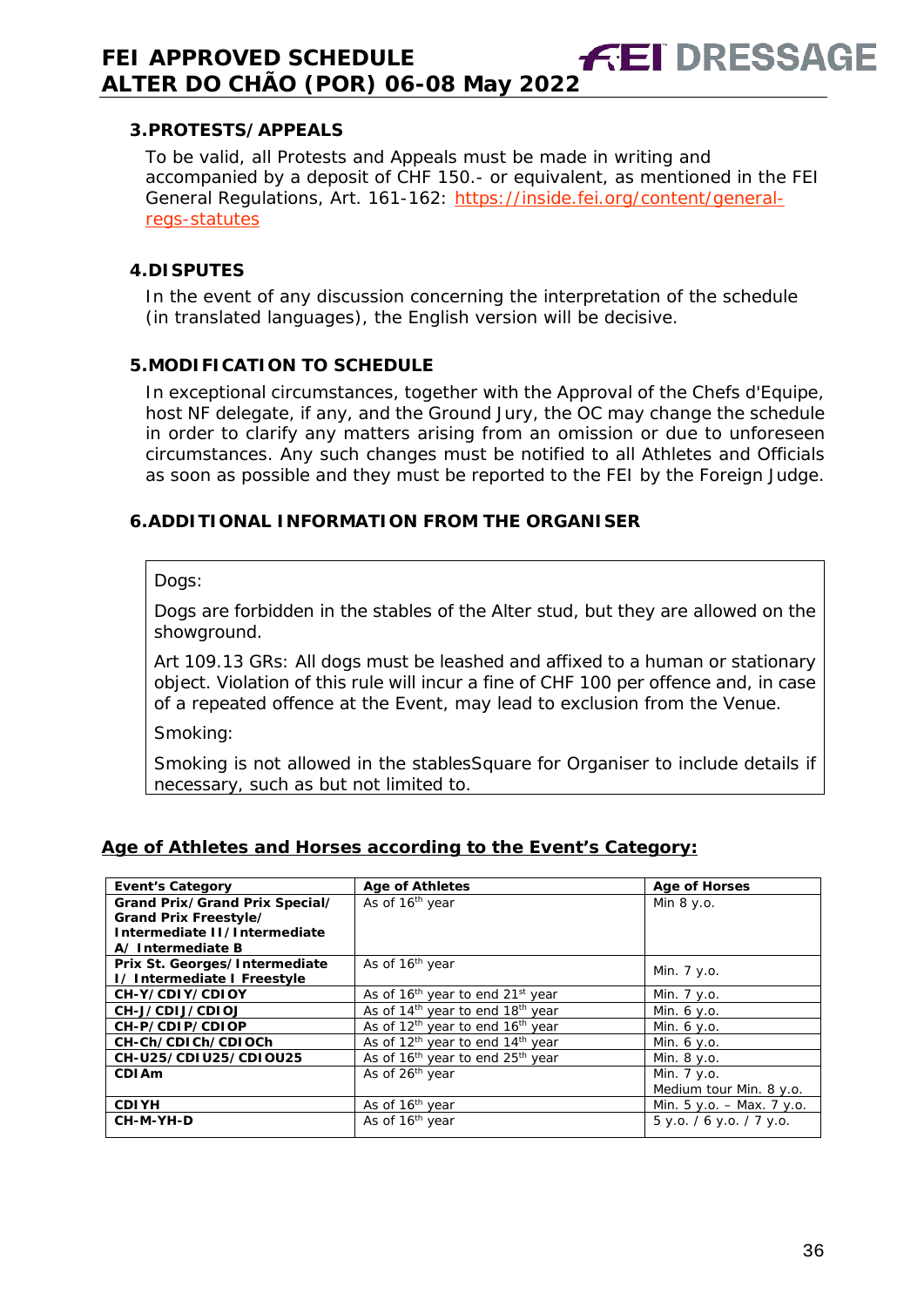#### **DEDUCTIONS FROM PRIZE MONEY AT COMPETITIONS:**

Full details of any deductions from prize money must be outlined in the schedule. This includes government taxes. If it is necessary for Organisers to deduct such taxes, they must provide participants with an official form indicating the amount of tax deducted.

The tax form must be provided to the athletes upon arrival and returned to the Organiser prior to departing.

Government taxes deducted from prize money: 23%

Reimbursement of prize-money will be paid out by bank transfer per athlete (neither per horse responsible nor per horse owner) within 10 days after the CDIO. For this purpose the NF's are requested to state the bank information (name of recipient, bank name, bank code, account number, IBAN and BIC codes) of their athletes together with the online entries. In case the money transaction does not go through due to incorrect or incomplete bank information, the OC reserves the right to charge a lump sum of 50€ for any handling fees charged by the bank.

The Organising Committee is authorised to deduct any possible outstanding duties from the payment. Each athlete is obliged to forward the prize-money as well as any reimbursement to the respective horse owner. Each athlete is requested to check and sign the final account at the accounting office before departure. The horse passports will only be handed out after the accounts have been settledSquare for Organiser to include details if necessary

#### **IMPORTANT**

#### **The total amount of prize money shown for each Competition in the schedule must be distributed. (FEI General Regulations, Art. 127-128)**

The value of the 1<sup>st</sup> prize must not exceed 1/3 of the total prize money announced for the competition. Distribution of prize money: distributed to 25 % of participants. If there are between 5 and 19 athletes in the competition, min 5 prizes must be distributed.

| Number of<br><b>Starters</b> |     | 2   | 3   |     | From 5 and<br>above                                        |
|------------------------------|-----|-----|-----|-----|------------------------------------------------------------|
| 1 <sup>st</sup>              | 33% | 33% | 33% | 33% | All the                                                    |
| 2 <sub>nd</sub>              |     | 25% | 25% | 25% | prize                                                      |
| 3 <sup>rd</sup>              |     |     | 20% | 20% | money                                                      |
| 4 <sup>th</sup>              |     |     |     | 15% | scheduled                                                  |
| Total<br>distributed         | 33% | 58% | 78% | 93% | must be<br>distributed<br>among all<br>placed<br>athletes. |

If there are 4 or less athletes in the competition, the table below applies.

The amount to be given to each athlete must be stated in the schedule.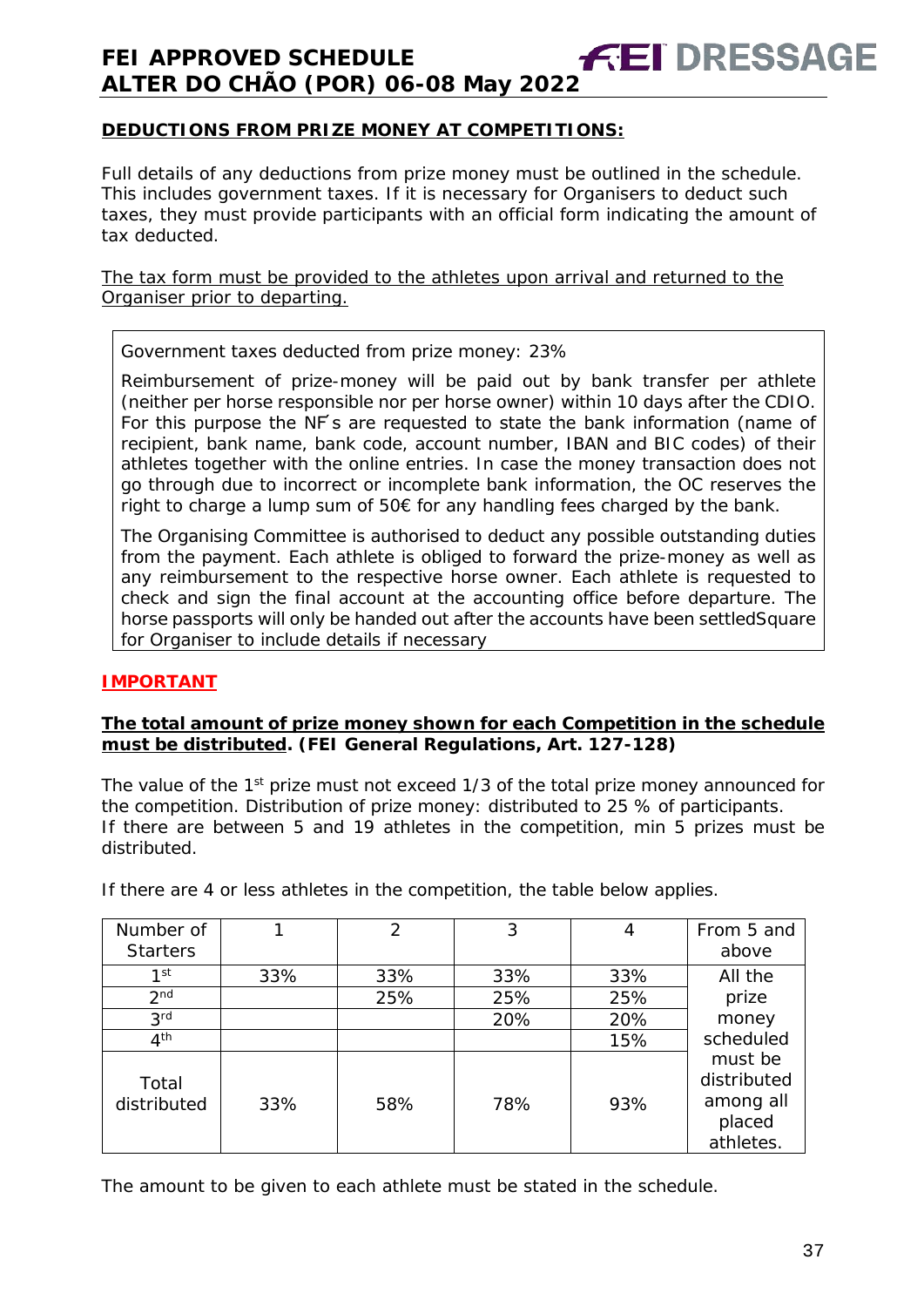# <span id="page-37-0"></span>**XV. ANNEXES**

#### <span id="page-37-1"></span>**1. FEI ENTRY SYSTEM**

Please fill the form below in order to provide you and the other members of your committee or your IT Providers access to the FEI Entry System.

| FEI $ID^1$ :               | 10052580                       |                      |  |
|----------------------------|--------------------------------|----------------------|--|
| Name*:                     | Lopes                          |                      |  |
| First Name*:               | Carlos                         |                      |  |
| E-Mail*:                   | carlos@carloslucaslopes.com    |                      |  |
| Access Rights*:            | $\boxtimes$ Admin <sup>2</sup> | Consult $3$          |  |
| <b>FEI ID<sup>1</sup>:</b> | 10034629                       |                      |  |
| Name*:                     | Queiroz                        |                      |  |
| First Name*:               | Gonçalo                        |                      |  |
| E-Mail*:                   | goncalo@gqhorses.pt            |                      |  |
| Access Rights*:            | Admin <sup>2</sup><br>IXI      | Consult <sup>3</sup> |  |
| FEI $1D^1$ :               |                                |                      |  |
| Name*:                     |                                |                      |  |
| First Name*:               |                                |                      |  |
| E-Mail*:                   |                                |                      |  |
| Access Rights*:            | Admin <sup>2</sup>             | Consult <sup>3</sup> |  |

<sup>1)</sup> If already have an FEI user account.

<sup>2)</sup> Provide you the required access to manage entries and substitutions and download entries/lists.

3) You are just able to consult and download the entries/lists.

\*) Mandatory Fields